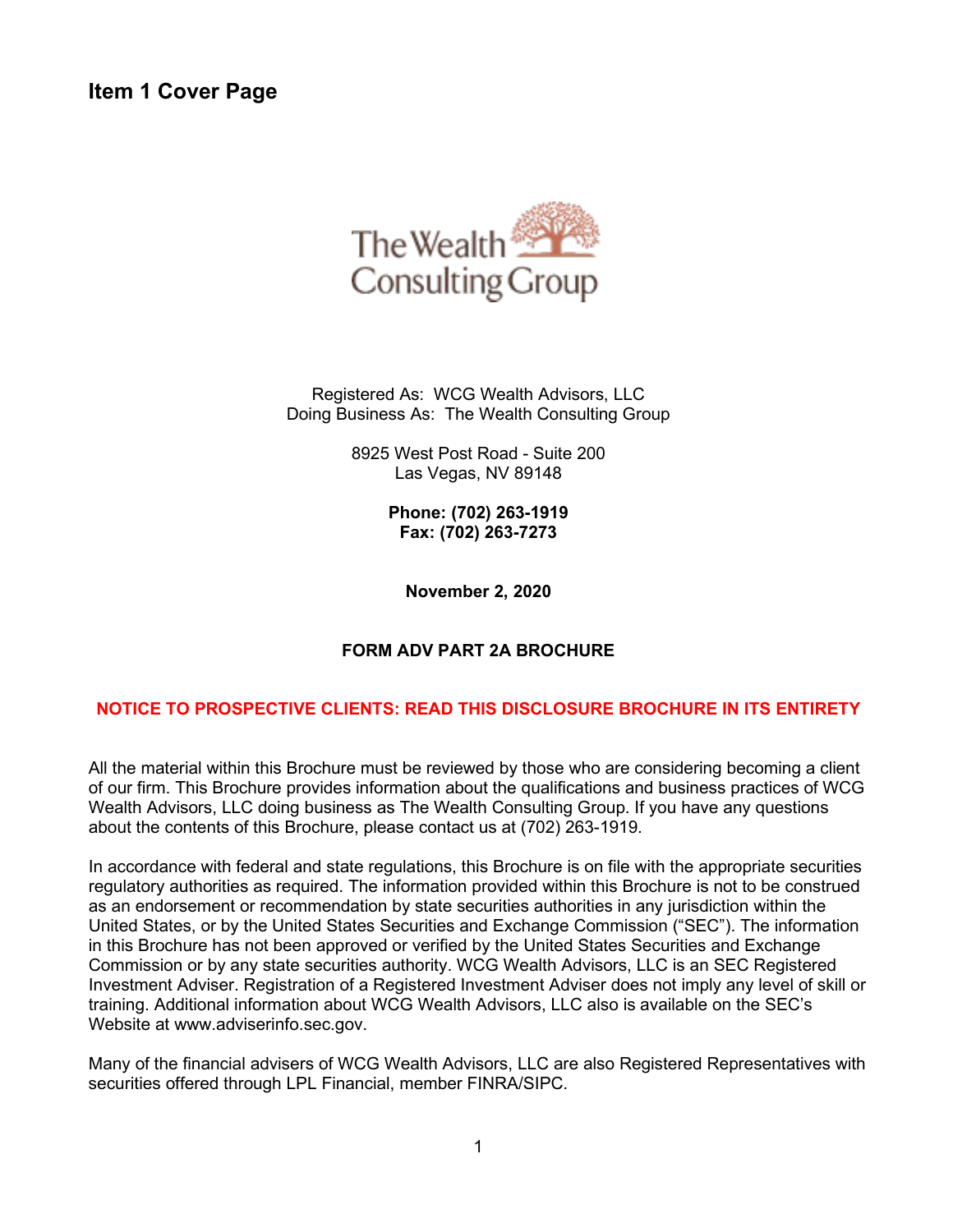# <span id="page-1-0"></span>**Item 2 Summary of Material Changes**

Form ADV Part 2 requires registered investment advisers to amend their brochure when information becomes materially inaccurate. If there are any material changes to an adviser's disclosure brochure, the Advisor is required to notify you and provide you with a description of the material changes.

Since our last Brochure dated March 20, 2020, we have had one material change to our Firm Brochure.

• As of November 2, 2020, Sonja Wall is named Chief Compliance Officer.

We will ensure that you receive a summary of any material changes to this and subsequent Brochures within 120 days of the close of our business' fiscal year. We may further provide other ongoing disclosure information about material changes, as necessary. We will further provide you with a new Brochure as necessary based on changes or new information, at any time, without charge.

Currently, our Disclosure Brochure may be requested by contacting us at (702) 263-1919 or by emailing swall@wealthcg.com

Additional information about WCG Wealth Advisors, LLC is also available via the SEC's Website www.adviserinfo.sec.gov. The SEC's Website also provides information about any persons affiliated with WCG Wealth Advisors, LLC who are registered, or are required to be registered, as Investment Adviser Representatives of WCG Wealth Advisors, LLC.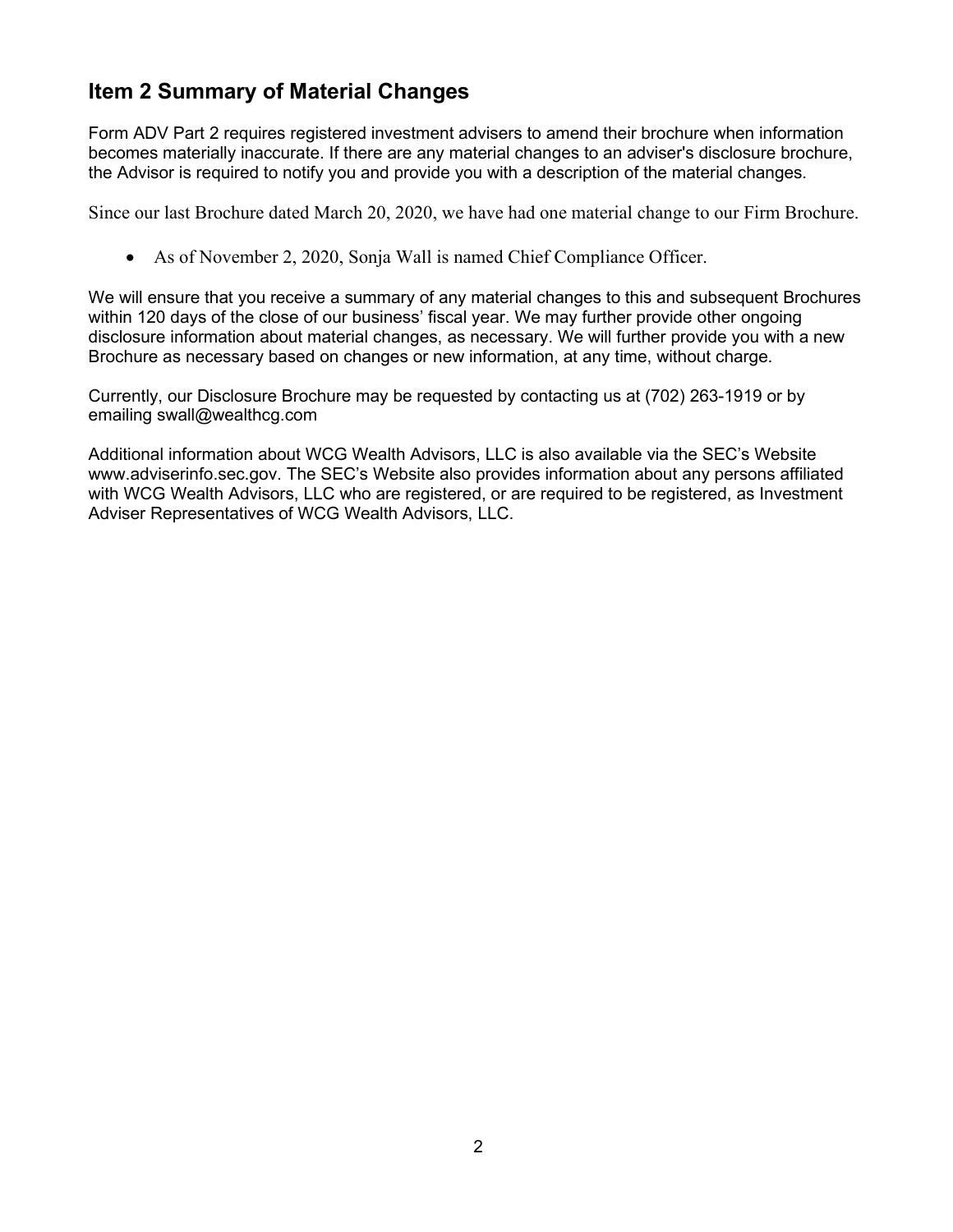# <span id="page-2-0"></span>**Item 3 Table of Contents**

| Item 9 Disciplinary Information.                                                                 |
|--------------------------------------------------------------------------------------------------|
|                                                                                                  |
| Item 11 Code of Ethics, Participation or Interest in Client Transactions and Personal Trading 19 |
|                                                                                                  |
|                                                                                                  |
|                                                                                                  |
|                                                                                                  |
| 26                                                                                               |
| 26                                                                                               |
| 26                                                                                               |
| 26                                                                                               |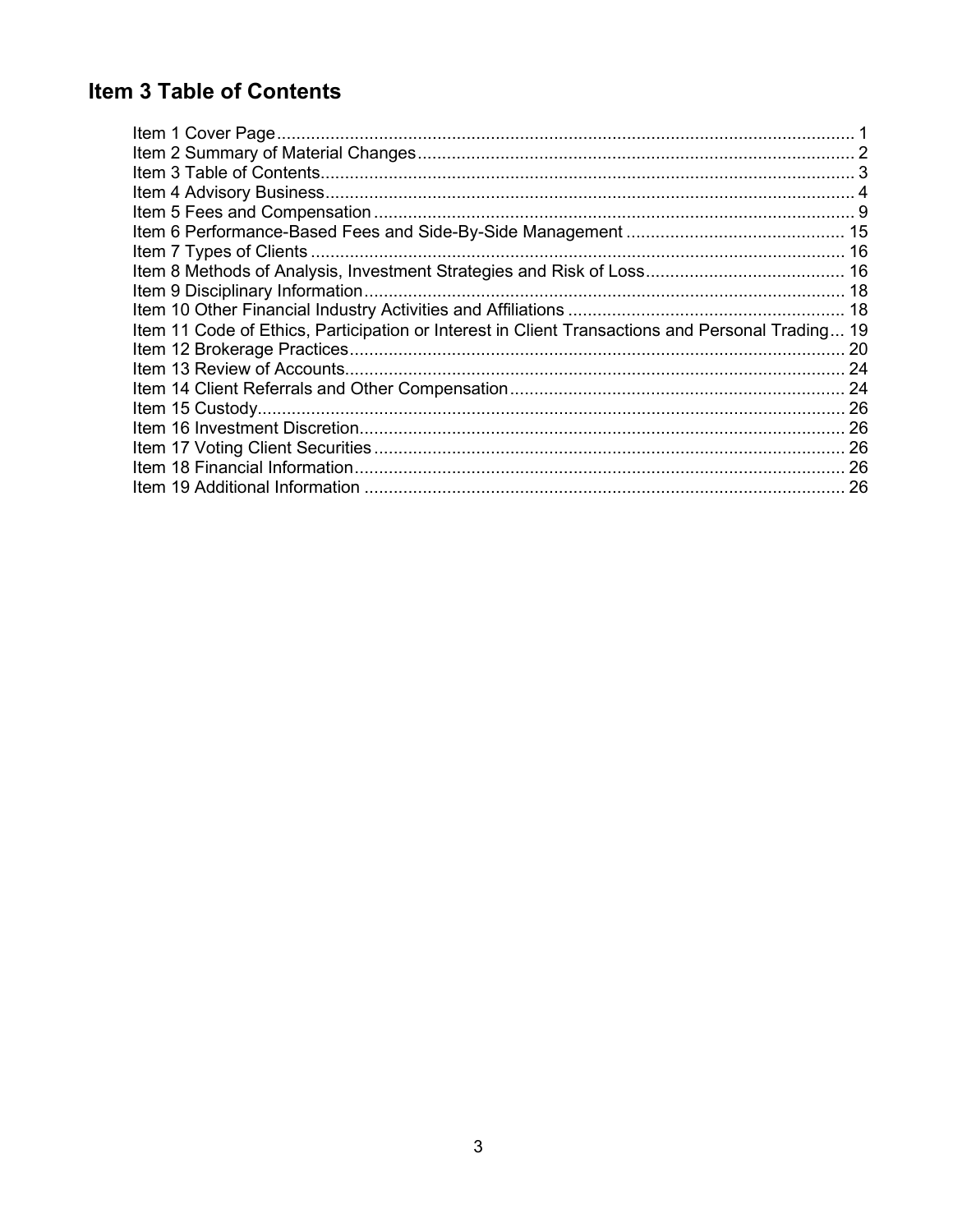# <span id="page-3-0"></span>**Item 4 Advisory Business**

### **Description of Firm**

WCG Wealth Advisors, LLC ("Advisor") d/b/a The Wealth Consulting Group, an SEC Registered Investment Adviser based in Las Vegas, Nevada, was formed in October 2014. WCG Wealth Advisors, LLC has established a network of partner offices that provide advisory services under "doing business as" names in several states throughout the country. A complete list of approved "doing business as" names can be found by searching for WCG Wealth Advisors, LLC (CRD #173194) at www.adviserinfo.sec.gov.

WCG Wealth Advisors, LLC (WCG) is an independently owned and operated wealth management company. The Firm is owned by The 1970 Lee Trust. Jimmy Lee is the Registrant's Managing Member.

WCG Wealth Advisors, LLC provides fee-based investment advisory services for compensation primarily to individual clients, high-net worth individuals and corporate clients based on the individual goals, objectives, time horizon, and risk tolerance of each client. Portfolio management services include, but are not limited to, the following:

- Investment Strategy
- Asset Allocation
- Risk Tolerance
- Personal Investment Policy
- Asset Selection
- Regular Portfolio Monitoring

WCG's associated Investment Adviser Representatives ("IARs") are restricted to providing services and charging fees based in accordance with the descriptions detailed in this document and the account agreement. However, the exact service and fees charged to a client are dependent upon the representative that is working with the client. Advisers are diligent in evaluating the individual needs of each client when recommending an advisory platform. Investment strategies and recommendations are tailored to the individual needs of each client.

The individuals associated with WCG Wealth Advisors, LLC are appropriately licensed, and authorized to provide advisory services on behalf of WCG Wealth Advisors, LLC. Individuals associated with WCG Wealth Advisors, LLC may also be Registered Representatives of LPL Financial, an SEC registered broker/dealer, a member of the Financial Regulatory Authority ("FINRA") and the Securities Investors Protection Corporation ("SIPC"). WCG Wealth Advisors, LLC and LPL Financial are not affiliated legal entities. All material conflicts of interest are disclosed herein.

### **Wealth Management**

WCG Wealth Advisors, LLC through its Investment Adviser Representatives, provides ongoing investment advice and management on assets in the client's custodial Strategic Wealth Management (SWM) account held at LPL Financial. Strategic Wealth Management is the name of the custodial account offered through LPL to support investment advisory services provided by WCG Wealth Advisors, LLC to our clients. Client accounts may also be custodied at TD Ameritrade Institutional or Charles Schwab & Co., Inc. WCG may also add additional custodians in the future to enhance our ability to service client relationships. More specific account information and acknowledgements are further detailed on the account application.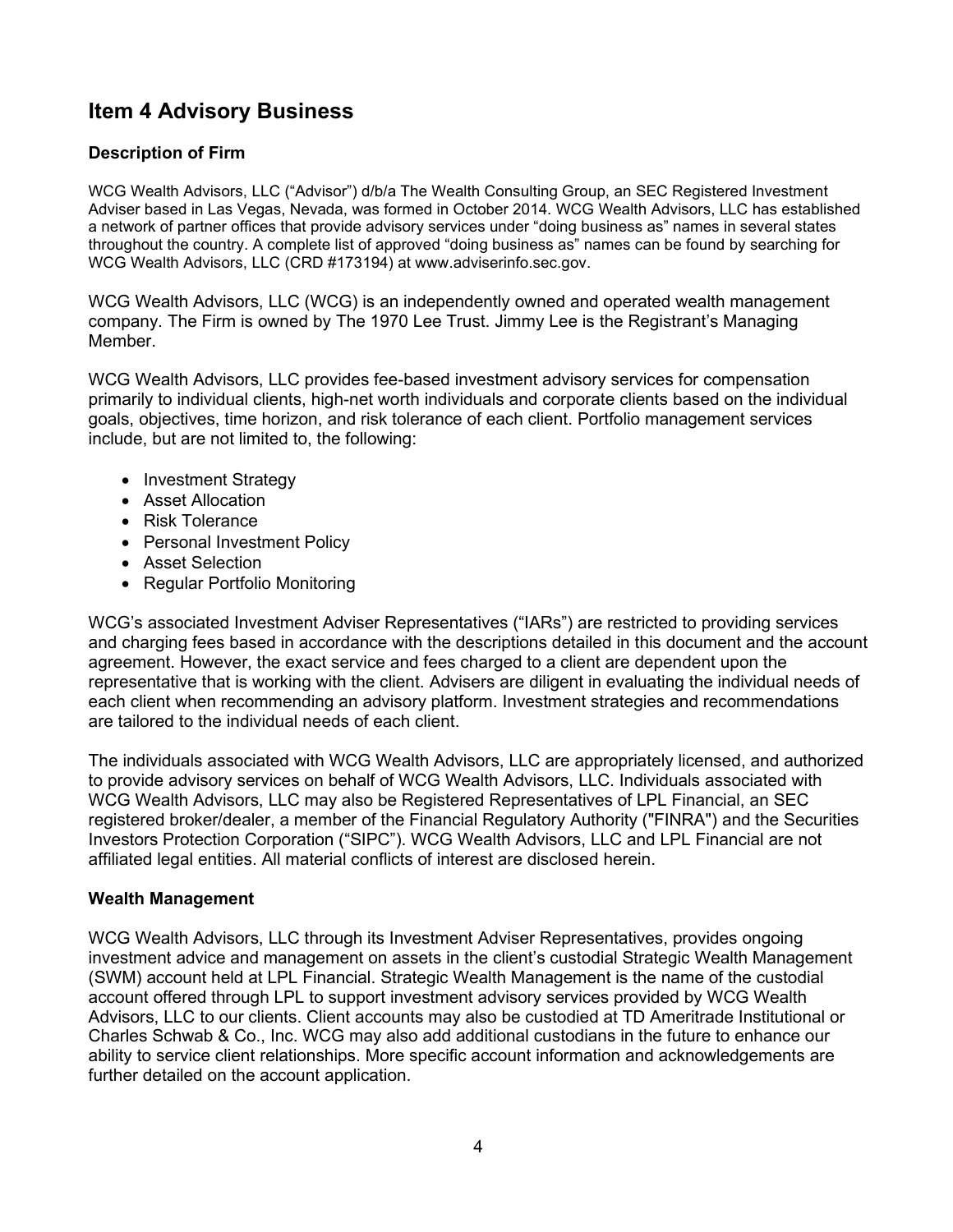Investment adviser representatives provide advice on the purchase and sale of various types of investments, such as mutual funds, exchange-traded funds ("ETFs"), variable annuity subaccounts, real estate investment trusts ("REITs"), equities, and fixed income securities. Our advice is strategically tailored to guide each individual client toward attaining their personal financial goals and protecting their acquired wealth. Accounts are reviewed on a regular basis and rebalanced as necessary according to each client's investment strategy.

A minimum account value of \$25,000 is generally required for the program. In certain instances, WCG Wealth Advisors, LLC will permit a lower minimum account size.

WCG Wealth Advisors, LLC offers asset management on a discretionary and non-discretionary basis. As of December 31, 2019, the firm had \$1,664,008,800 in discretionary assets under management and \$297,199,202 in non-discretionary assets under management for a total of \$1,961,208,002 in assets under management.

### **Third Party Advisory Services**

The Advisor has entered into agreements with various third-party investment advisers. Under these agreements, the Advisor can offer clients various types of programs sponsored by these investment advisers. All third-party investment advisers to whom the Advisor may refer clients will be licensed as investment advisers by their resident state and any applicable jurisdictions or registered investment advisers with the Securities and Exchange Commission.

After analyzing a client's financial situation and investment objectives, the IAR will assist the client in selecting a third-party program. The Advisor receives compensation pursuant to its agreements with these third-party advisors for introducing clients to these third-party advisors and for certain ongoing services provided to clients.

This compensation is disclosed to the client in a separate disclosure document and is typically equal to a percentage of the investment advisory fee charged by that third-party adviser or a fixed fee. The disclosure document provided by Advisor will clearly state the fees payable to the Advisor and the impact to the overall fees due to these payments.

Since compensation the Investment Adviser Representative of WCG receives may differ depending on the agreement with each third-party investment adviser, the IAR may have an incentive to recommend one third-party advisors over another, if the compensation arrangements are more favorable. Since the independent third-party adviser may pay the fee for the investment advisory services of the Advisor, the fee paid to the Advisor is not negotiable, under most circumstances.

Fees paid by clients to independent third-parties are established and payable in accordance with the Form ADV 2A or other equivalent disclosure document of each independent third-party adviser to whom the Advisor refers its clients, and may or may not be negotiable, as disclosed in the disclosure documents of the third-party adviser.

Clients who are referred to third-party investment advisers will receive full disclosure, including services rendered and fee schedules, at the time of the referral, by delivery of a copy of the relevant third-party adviser's Form ADV 2A or equivalent disclosure document at the same time as the Form ADV 2A or equivalent disclosure document of the Firm.

In addition, if the investment program recommended to a client is a wrap fee program; the client will also receive the wrap fee brochure provided by the sponsor of the program. WCG or its Investment Adviser Representative will provide to each client all appropriate disclosure statements, including disclosure of solicitation fees to the Advisor and its advisory associates.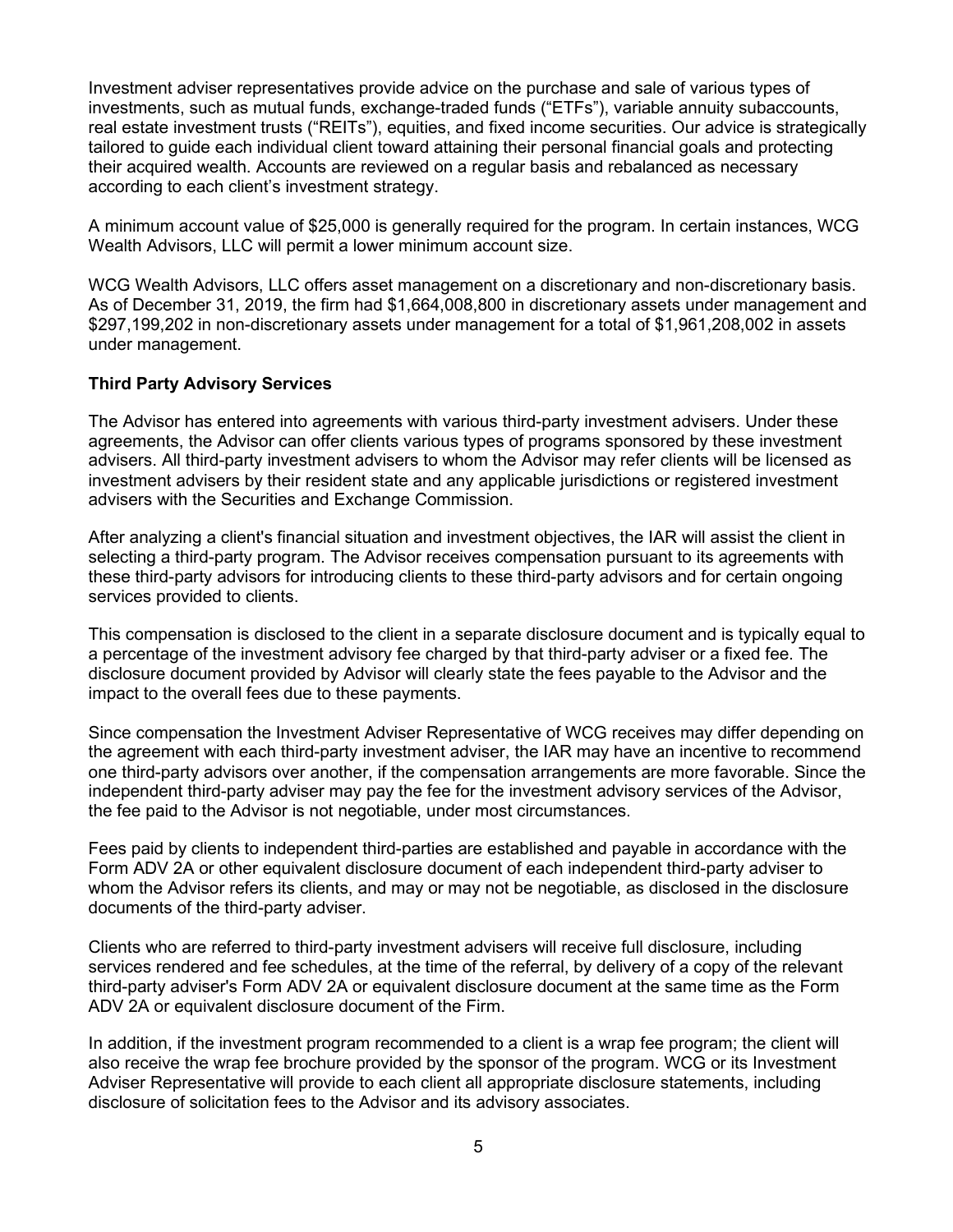### **Optimum Market Portfolios Program (OMP)**

OMP offers clients the ability to participate in a professionally managed asset allocation program using Optimum Funds Class I shares. Under OMP, client will authorize LPL on a discretionary basis to purchase and sell Optimum Funds pursuant to investment objectives chosen by the client. The IAR will assist the client in determining the suitability of OMP for the client and assist the client in setting an appropriate investment objective. Advisor will have discretion to select a mutual fund asset allocation portfolio designed by LPL consistent with the client's investment objective. LPL will have discretion to purchase and sell Optimum Funds pursuant to the portfolio selected for the client. LPL will also have authority to rebalance the account.

A minimum account value of \$15,000 is required for OMP.

### **Personal Wealth Portfolios Program (PWP)**

Our PWP Program offers clients an asset management account using asset allocation model portfolios designed by LPL. Your Advisor will have discretion for selecting the asset allocation model portfolio based on client's investment objective. Advisor will also have discretion for selecting third party money managers (PWP Advisors) or mutual funds within each asset class of the model portfolio. LPL will act as the overlay portfolio manager on all PWP accounts and will be authorized to purchase and sell on a discretionary basis mutual funds and equity and fixed income securities.

A minimum account value of \$250,000 is required for PWP.

### **Model Wealth Portfolios Program (MWP)**

Our MWP Program offers clients a professionally managed mutual fund asset allocation program. WCG Wealth Advisors, LLC and its Investment Adviser Representatives will obtain the necessary financial data from the client, assist the client in determining the suitability of the MWP program and assist the client in setting an appropriate investment objective. The IAR will initiate the steps necessary to open an MWP account and have discretion to select a model portfolio designed by LPL's Research Department consistent with the client's stated investment objective. LPL's Research Department is responsible for selecting the mutual funds within a model portfolio and for making changes to the mutual funds selected.

The client will authorize LPL to act on a discretionary basis to purchase and sell mutual funds (including in certain circumstances exchange traded funds) and to liquidate previously purchased securities. The client will also authorize LPL to effect rebalancing for MWP accounts.

The MWP Program also offers diverse model portfolios designed by outside strategists, other than LPL's Research Department. Our clients, with the guidance of their IAR, can choose from strategists such as BlackRock, J.P. Morgan Asset Management, Quantitative Advantage, Cougar Global Investments, AlphaSimplex Group, and others under this platform.

A minimum account value of \$25,000 is required for MWP.

### **Guided Wealth Portfolios (GWP)**

Our GWP Program offers clients the ability to participate in a centrally managed, algorithm-based investment program, which is made available to users and clients through a web-based, interactive account management portal ("Investor Portal"). Investment recommendations to buy and sell open-end mutual funds and exchange-traded funds are generated through proprietary, automated, computer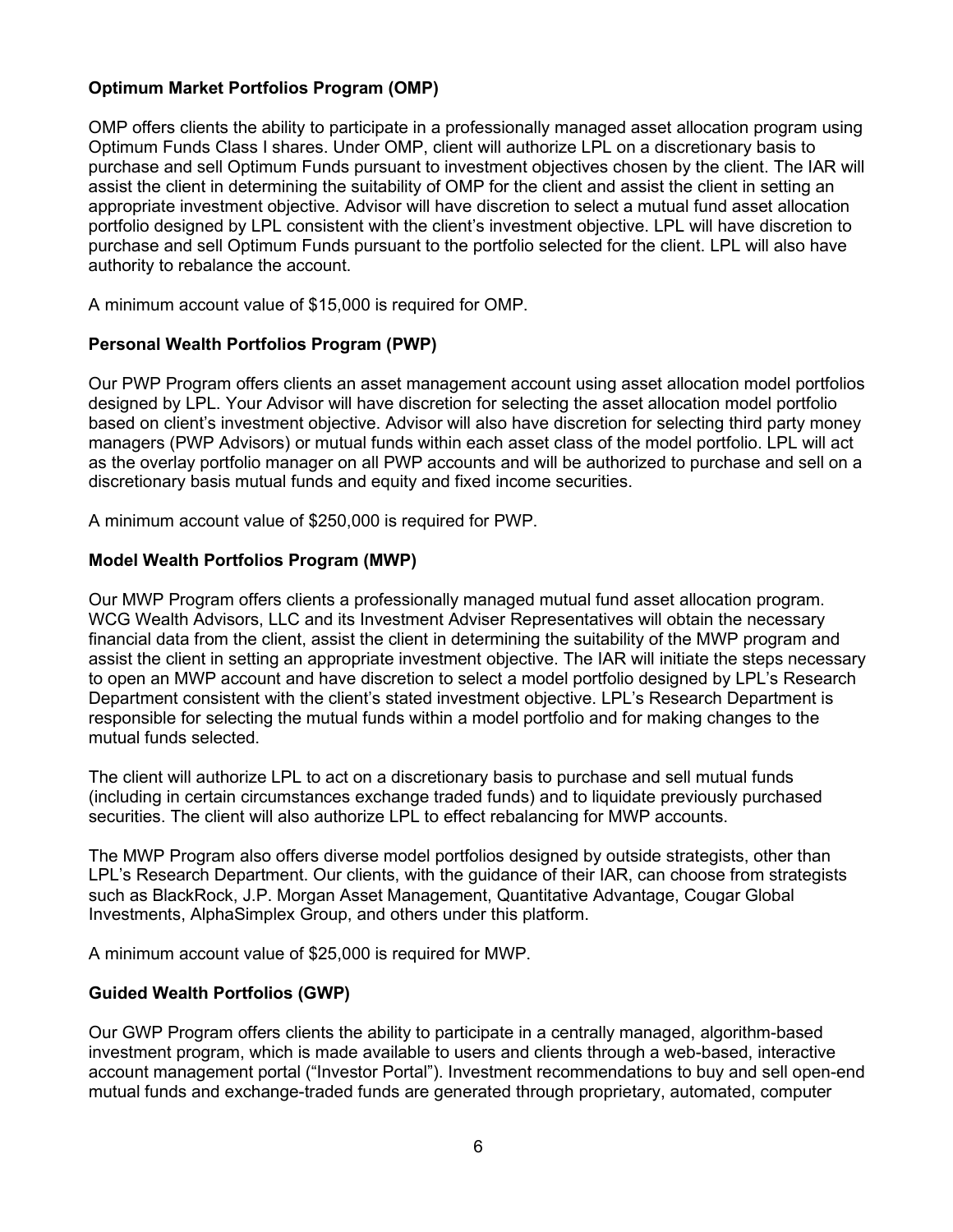algorithms (collectively, the "Algorithm") of Xulu, Inc., doing business as FutureAdvisor ("FutureAdvisor"), based upon model portfolios constructed by LPL and selected for the account as described below (such model portfolio selected for the account, the "Model Portfolio"). Communications concerning GWP are intended to occur primarily through electronic means (including but not limited to, through email communications or through the Investor Portal), although your IAR will be available to discuss investment strategies, objectives or the account in general in person or via telephone.

A preview of the Program (the "Educational Tool") is provided for a period of up to forty-five (45) days to help users determine whether they would like to become advisory clients and receive ongoing financial advice from LPL, FutureAdvisor and Wealth Consulting Group by enrolling in the advisory service (the "Managed Service"). The Educational Tool and Managed Service are described in more detail in the GWP Program Brochure. Users of the Educational Tool are not considered to be advisory clients of LPL, FutureAdvisor or Wealth Consulting Group, do not enter into an advisory agreement with LPL, FutureAdvisor or Wealth Consulting Group, do not receive ongoing investment advice or supervisions of their assets, and do not receive any trading services.

A minimum account value of \$5,000 is required to enroll in the Managed Service.

### **Retirement Plan Services**

WCG Wealth Advisors, LLC also provides advisory services to retirement plan sponsors and to individual participants holding assets in retirement plans. Services provided to retirement plans covered by ERISA will be identified as WCG Fiduciary Management Services, WCG Fiduciary Consulting Services or WCG Non-Fiduciary Services in the Advisory Agreement. Clients are required to execute an Investment Advisory Agreement which will disclose the details and provisions of the selected retirement plan services.

For services categorized as WCG Fiduciary Management Services, WCG Wealth Advisors, LLC will act as the Investment Manager as defined by Section 3(38) of ERISA. When providing WCG Fiduciary Management Services, WCG Wealth Advisors, LLC's services include discretionary authority to make investment decisions over assets of a retirement plan. WCG Wealth Advisors, LLC acknowledges that it is a fiduciary with respect to its exercise of investment decisions over these assets of a retirement plan. WCG Wealth Advisors, LLC acknowledges that in performing Fiduciary Management, WCG Wealth Advisors, LLC is acting as a "fiduciary" as such term is defined under Section 3(21)(A)(ii) of Employee Retirement Income Security Act of 1974 ("ERISA"). WCG Wealth Advisors, LLC will act in a manner consistent with the requirements of a fiduciary under ERISA for all services for which WCG Wealth Advisors, LLC is considered a fiduciary under ERISA.

For services categorized as WCG Fiduciary Consulting Services as defined by Section 3(21) of ERISA, all recommendations of investment options and portfolios will be submitted to the client for the client's ultimate approval or rejection. For WCG Fiduciary Consulting Services, the retirement plan sponsor client who elects to implement any recommendations made by WCG Wealth Advisors, LLC is solely responsible for implementing all transactions.

WCG Fiduciary Consulting Services are not management services, and WCG Wealth Advisors, LLC does not serve as administrator or trustee of the retirement plan. WCG Wealth Advisors, LLC does not act as custodian for any client account or have authority to initiate third-party disbursements of client funds or securities with the exception of, for some accounts, having written authorization from the client to deduct our fees.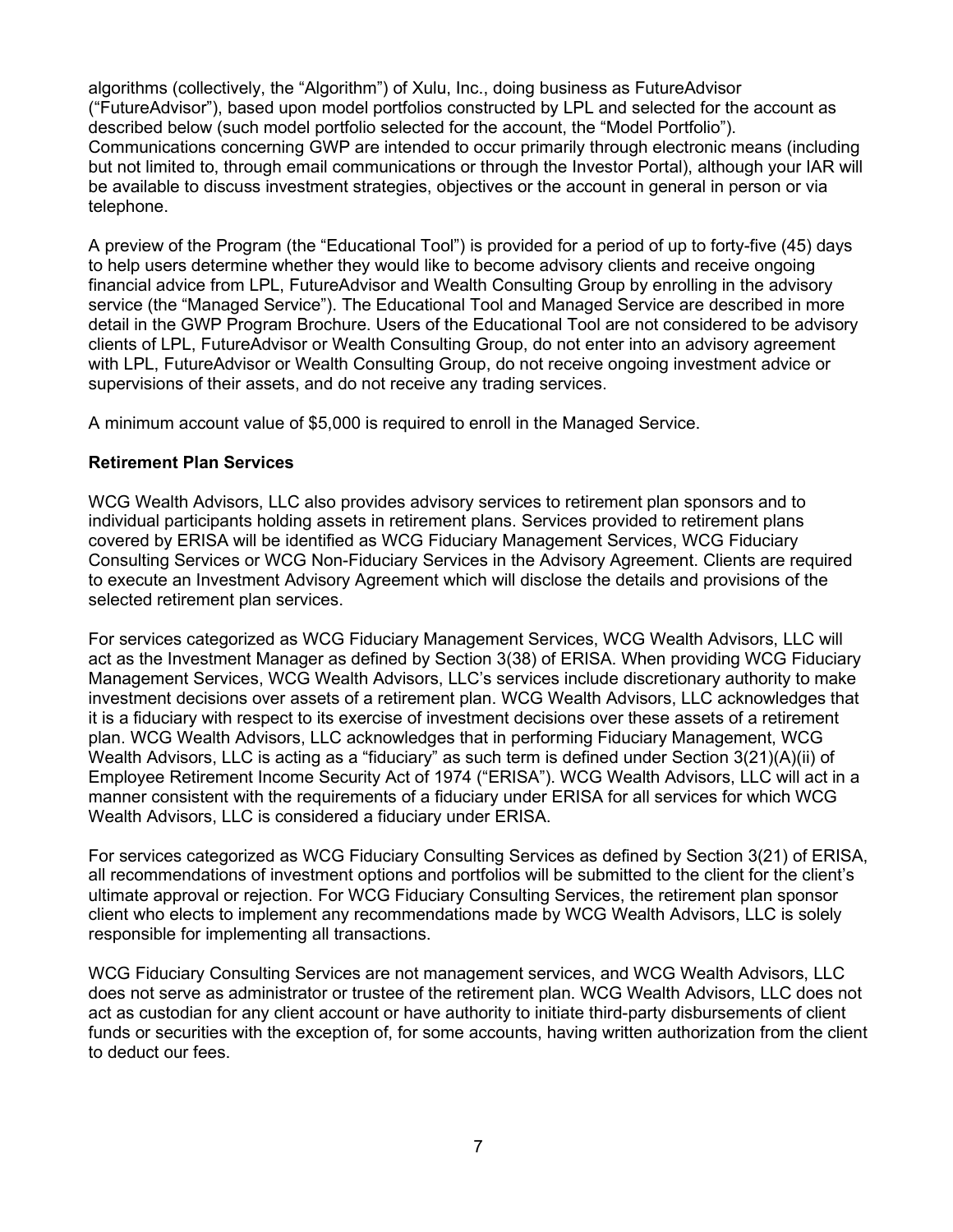WCG Wealth Advisors, LLC will act in a manner consistent with the requirements of a fiduciary under ERISA for all services for which WCG Wealth Advisors, LLC is considered a fiduciary under ERISA. If a retirement plan has elected to receive WCG Fiduciary Consulting Services and not WCG Fiduciary Management Services, WCG Wealth Advisors, LLC (a) has no responsibility and will not (i) exercise any discretionary authority or discretionary control respecting management of Client's retirement plan, (ii) exercise any authority or control respecting management or disposition of assets of Client's retirement plan, or (iii) have any discretionary authority or discretionary responsibility in the administration of Client's retirement plan or the interpretation of Client's retirement plan documents, (b) is not an "investment manager" as defined in Section 3(38) of ERISA and does not have the power to manage, acquire or dispose of any plan assets, and (c) is not the "Administrator" of Client's retirement plan as defined in ERISA.

Although an investment advisor is considered a fiduciary under the Investment Advisers Act of 1940 and required to meet the fiduciary duties as defined by the Advisers Act, the retirement plan services that are identified as Non-Fiduciary should not be considered fiduciary services for the purposes of ERISA since WCG Wealth Advisors, LLC is not acting as a fiduciary to the Plan as the term "fiduciary" is defined in Section 3(21)(A)(ii) of ERISA. The exact suite of services provided to a client will be listed and detailed in the Investment Advisory Agreement.

To the extent required by ERISA Regulation Section 2550.408b-2(c), WCG Wealth Advisors, LLC will disclose any change to the information that we are required to disclose under ERISA Regulation Section 2550.408b-2(c)(1)(iv) as soon as practicable, but no later than sixty (60) days from the date on which we are informed of the change (unless such disclosure is precluded due to extraordinary circumstances beyond our control, in which case the information will be disclosed as soon as practicable).

In accordance with ERISA Regulation Section 2550.408b-2(c)(vi)(A), WCG Wealth Advisors, LLC will disclose within thirty (30) days following receipt of a written request from the responsible plan fiduciary or Plan Administrator (unless such disclosure is precluded due to extraordinary circumstances beyond our control, in which case the information will be disclosed as soon as practicable) all information related to the Retirement Plan Services Agreement and any compensation or fees received in connection with that Agreement that is required for the Plan to comply with the reporting and disclosure requirements of Title 1 of ERISA and the regulations, forms and schedules issued thereunder.

### **Wrap Fee Program(s)**

We are a portfolio manager to a wrap fee program, which is a type of investment program that provides clients with access to several money managers or mutual fund asset allocation models for a single fee that includes administrative fees, management fees, and commissions. If you participate in our wrap fee program, you will pay our firm a single fee, which includes our money management fees, certain transaction costs, custodial and administrative costs. We receive a portion of the wrap fee for our services. The overall cost you will incur if you participate in our wrap fee program may be higher or lower than you might incur by separately purchasing the types of securities available in the program.

In general, we manage wrap fee accounts on a discretionary basis. Wrap fee accounts are typically more appropriate for active accounts and are managed accordingly. We also manage non-wrap fee accounts on either a discretionary or a non-discretionary basis and may include a different investment strategy in managing non-wrap accounts.

If you participate in a wrap fee program, we will provide you with a separate Wrap Fee Program Brochure explaining the program and costs associated with the program. You should also review this Part 2A thoroughly to evaluate any differences between the services we offer as wrap versus nonwrap.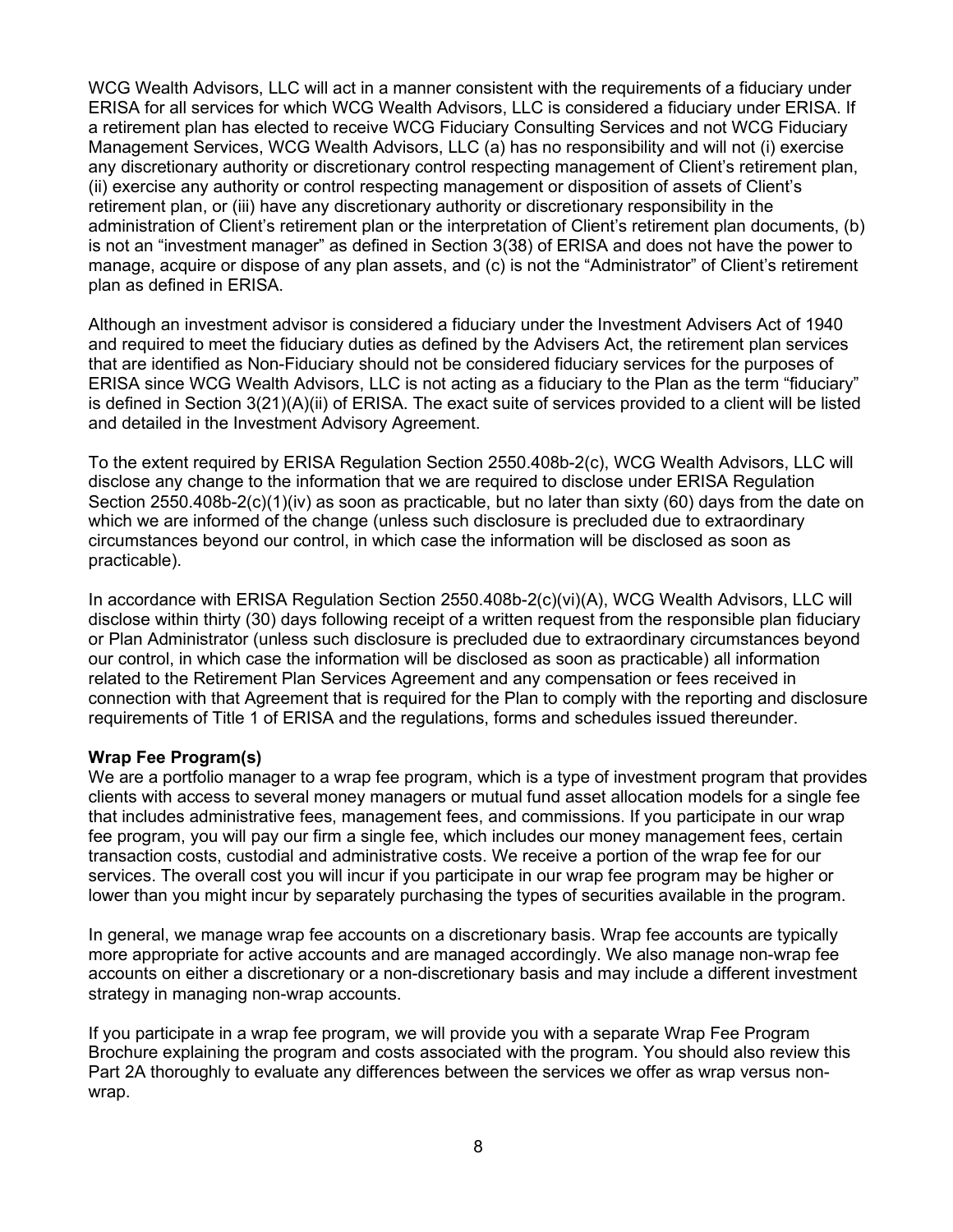# <span id="page-8-0"></span>**Item 5 Fees and Compensation**

### **Fees for Third Party Advisory Services**

### **Manager Access Select Program**

Manager Access Select provides clients access to the investment advisory services of professional portfolio management firms for the individual management of client accounts. The IAR will assist them in identifying a third-party portfolio manager (Portfolio Manager) from a list of Portfolio Managers made available through LPL. The Portfolio Manager has discretion to invest prudently according to our client's customized objective.

A minimum account value of \$100,000 is required for Manager Access Select, however, in certain instances, the minimum account size may be lower or higher.

The account fee charged to the client for each advisory program is negotiable, subject to the following maximum account fees:

| Advisory<br>Program         | <b>Annual</b><br>Percentage<br>of Assets<br>Change |
|-----------------------------|----------------------------------------------------|
| Asset<br>Management         | $2.5\%$                                            |
| OMP                         | 2.5%                                               |
| PWP                         | 2.5%                                               |
| MWP                         | 2.5%                                               |
| Manager<br>Access<br>Select | $2.5\%$                                            |

Account fees are payable quarterly in advance based on the first day of the quarter. Clients may terminate the agreement without penalty for a full refund of WCG Wealth Advisors, LLC's fees within five business days of signing the Investment Advisory Contract. Thereafter, clients may terminate the Investment Advisory Contract generally with 30 days' written notice.

We will deduct our fee directly from your account through the qualified custodian holding your funds and securities. We will deduct our advisory fee only when you have given our firm written authorization permitting the fees to be paid directly from your account. We will send you an invoice showing the amount of the fee. Further, the qualified custodian will deliver an account statement to you at least quarterly. These account statements will show all disbursements from your account. You should review all statements for accuracy.

### **Financial Planning Services**

As part of our financial planning services, WCG Wealth Advisors, LLC, through its IAR's, may provide personal financial planning tailored to the individual needs of the client. These services may include, as selected by the client on the financial planning agreement, information and recommendations regarding tax planning, investment planning, retirement planning, estate needs, business needs, education planning, life and disability insurance needs, long-term care needs and cash flow/budget planning. The services consider information collected from the client such as financial status, investment objectives and tax status, among other data. Fees for such services are negotiable and detailed in the client agreement.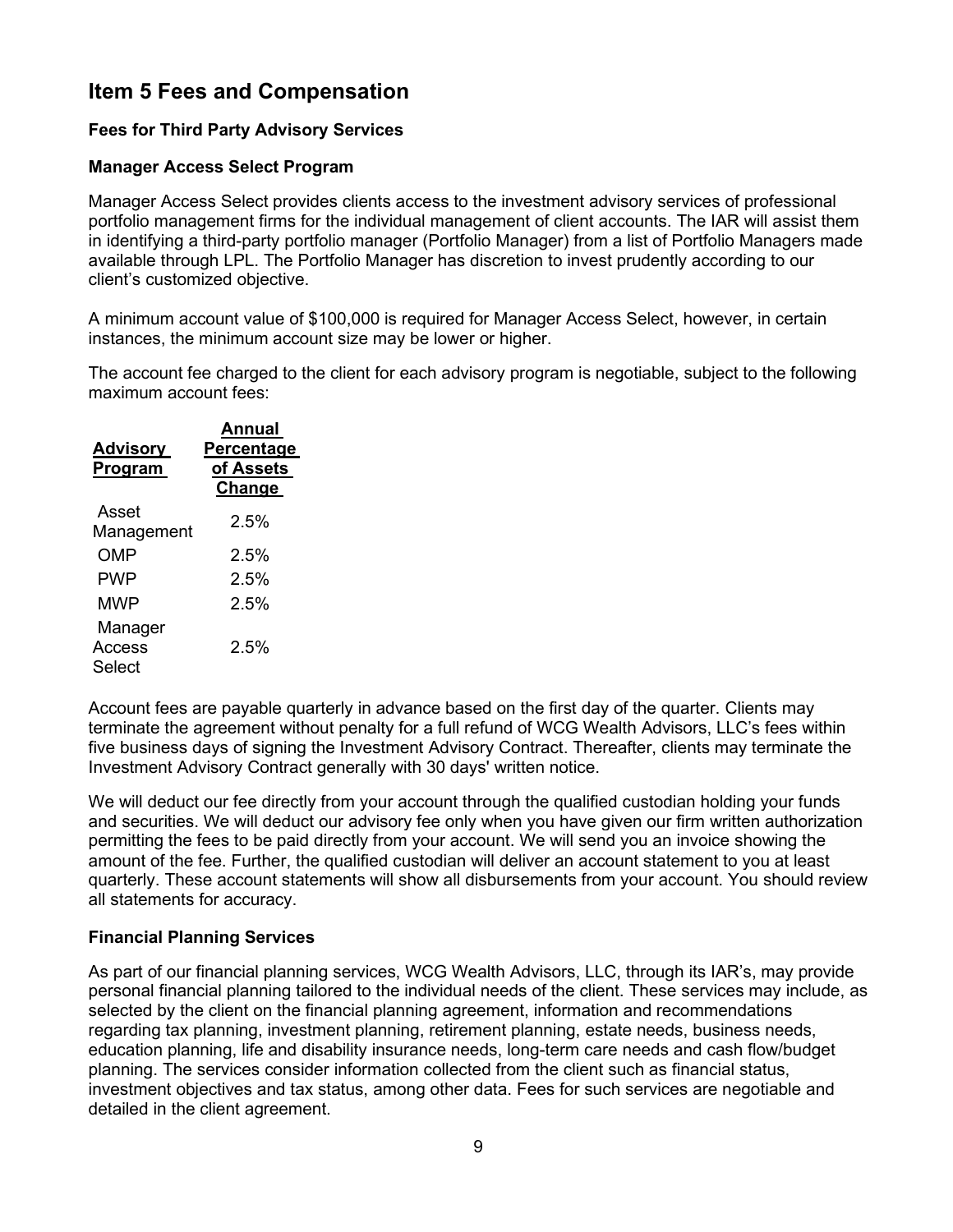### **Explanation of Financial Planning Services Provided**

WCG Wealth Advisors, LLC is configured to charge a fee for financial planning advice through the following three services:

### **One**‐**Time Fixed Engagement**

Development and delivery of customized financial advice tailored to the client's unique financial situation. The financial advice will address the client's current financial objectives and concerns. Areas of analysis may include retirement, cash flow, insurance needs, major purchase, education, investments, estate planning, and business planning.

The client relationship in this engagement terminates once the recommendations addressing all the client's specific financial objectives have been delivered to the client and all questions and concerns regarding those recommendations have been addressed. The total timeframe for a fixed engagement shall not exceed 12 months. A personal financial management website provided through a third party may or may not be included and shared with the client during the scope of this engagement. This provides the client with secure access to an online website in which they'll have the ability to aggregate all of their financial accounts into one place, a vault to upload personal documentation into, and the ability to view on demand financial reports that may include but are not limited to; cash flow, balance sheet, and income/expense projections.

#### **Ongoing Financial Advice**

Fees for ongoing financial advice are charged at a non-negotiable monthly rate. Fees will be billed directly to the client each month and are due upon receipt of the billing statement.

For new financial planning clients, the first 12 months of ongoing financial advice will include all the services listed in the one-time fixed engagement model. In addition, the client will have access to a secure personal financial management website provided by a third-party. Access to the personal online website will enable the client to aggregate all their eligible financial accounts into one central place, upload personal documentation, and view on demand financial reports. The financial reports may include, but are not limited to, cash flow, balance sheet, and income/expense projections. Beyond the first 12 months, clients receiving ongoing financial advice will be provided an annual progress report which will include, at a minimum, the client's updated net worth statement and a comparison of their financials from previous years. Other areas of analysis may also be included, as agreed upon by the financial adviser and the client. Clients will also receive continued access to their personal financial management website and unlimited access to their financial advisers who are available to answer questions.

Existing financial planning clients who have previously received a comprehensive financial plan and wish to engage in ongoing financial advice will immediately begin to receive an annual progress report which will include, at a minimum, the client's updated net worth statement, as well as a comparison of their financials from previous years. Other areas of analysis may also be included, as agreed upon by the financial adviser and the client. In addition, clients will receive continued access to their personal financial management website, as well as unlimited access to their financial advisers who are available to answer questions.

### **Hourly Consulting**

The hourly fees for these services are between \$100 and \$400. The fee is based on complexity and the Investment Adviser(s) time for participating. The focus of hourly consulting is generally on a specific area of financial concern.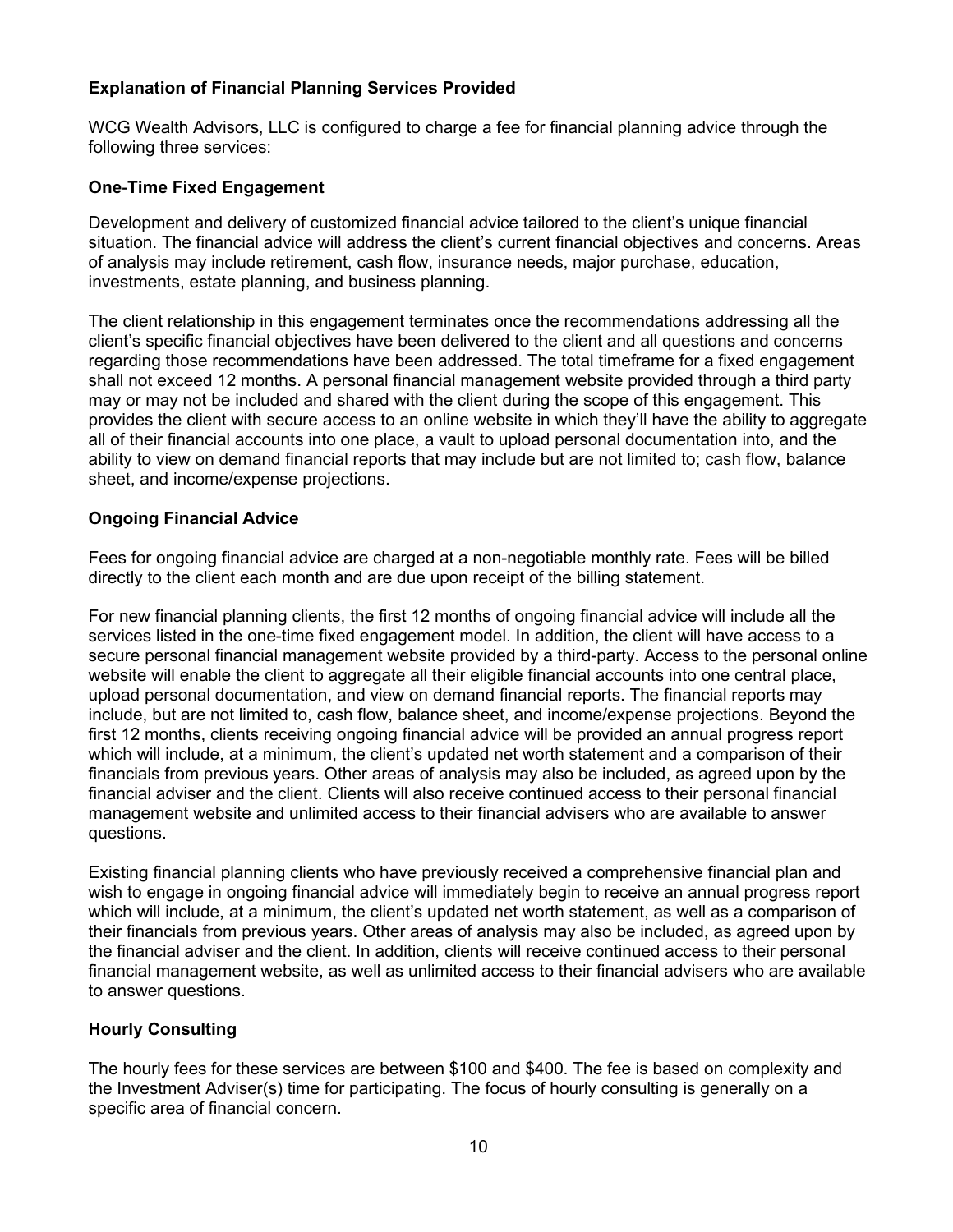### **Termination of Services**

This agreement may be terminated by either involved party. For one‐time fixed engagements, the first 12 months of ongoing financial advice, and hourly consulting, no refunds will be made after signed delivery acknowledgement of financial plan is received. Prior to plan receipt of signed delivery acknowledgement, a client may receive a full refund at any time once a receipt of written notice to terminate is received by either party. Monthly ongoing financial advice can be terminated any time upon receipt of a 30‐day written notice by either party. There will be no partial month refunds.

Clients will still have full service for the month a 30‐day written notice is received/and or given and monthly payments will terminate upon completion of that month. Termination of the agreement will not affect the liabilities or obligations of the parties for activity initiated prior to termination.

#### **Payment of Fees**

WCG Wealth Advisors, LLC collects its one-time fixed engagement and hourly consulting fees, either 100% in advance, 50% in advance and 50% upon delivery. The monthly fee for ongoing financial advice is charged in advance on the 1st of each month. If execution of fee agreement for ongoing financial advice is signed mid‐month, the first payment will be billed on the first of the month following the date of the signed agreement. WCG offers clients the ability to pay by check, credit card, or via ACH debit for planning services.

The financial plan may include generic recommendations as to general types of investment products or specific securities which may be appropriate for the client to purchase given his/her financial situation and objectives.

The client is under no obligation to act upon the investment advisor's recommendation or purchase such securities through WCG Wealth Advisors, LLC and the IAR. However, if the client desires to purchase securities or advisory services to implement his/her financial plan, WCG Wealth Advisors, LLC may make a variety of products and services available through its IARs. This may result in the payment of normal and customary commissions, advisory fees or other types of compensation to WCG Wealth Advisors, LLC and the IAR.

A conflict exists between the interests of the investment adviser and the interests of the client. Depending on the type of account that could be used to implement a financial plan, such compensation may include (but is not limited to) advisory fees, commissions; mark-ups and mark-downs; transaction charges; confirmation charges; small account fees; mutual fund 12b-1 fees; mutual fund sub-transfer agency fees; hedge fund, managed futures, and variable annuity investor servicing fees; retirement plan fees; fees in connection with an insured deposit account program; marketing support payments from mutual fund, annuity and insurance sponsors; administrative servicing fees for trust accounts; referral fees; compensation for directing order flow; and bonuses, awards or other things of value offered by WCG Wealth Advisors, LLC to the IAR. To the extent that IAR recommends that Client invest in products and services that will result in compensation being paid to WCG Wealth Advisors, LLC and the IAR, this presents a conflict of interest. This compensation to IAR and WCG Wealth Advisors, LLC may be more or less depending on the product or service that IAR recommends. Therefore, the IAR may have a financial incentive to recommend that a financial plan be implemented using a certain product or service over another product or service.

The IAR may receive additional cash or non-cash compensation from advisory product sponsors. Such compensation may not be tied to the sales of any products. Compensation may include such items as gifts valued at less than \$100 annually, an occasional dinner or ticket to a sporting event, or reimbursement in connection with educational meetings or marketing or advertising initiatives.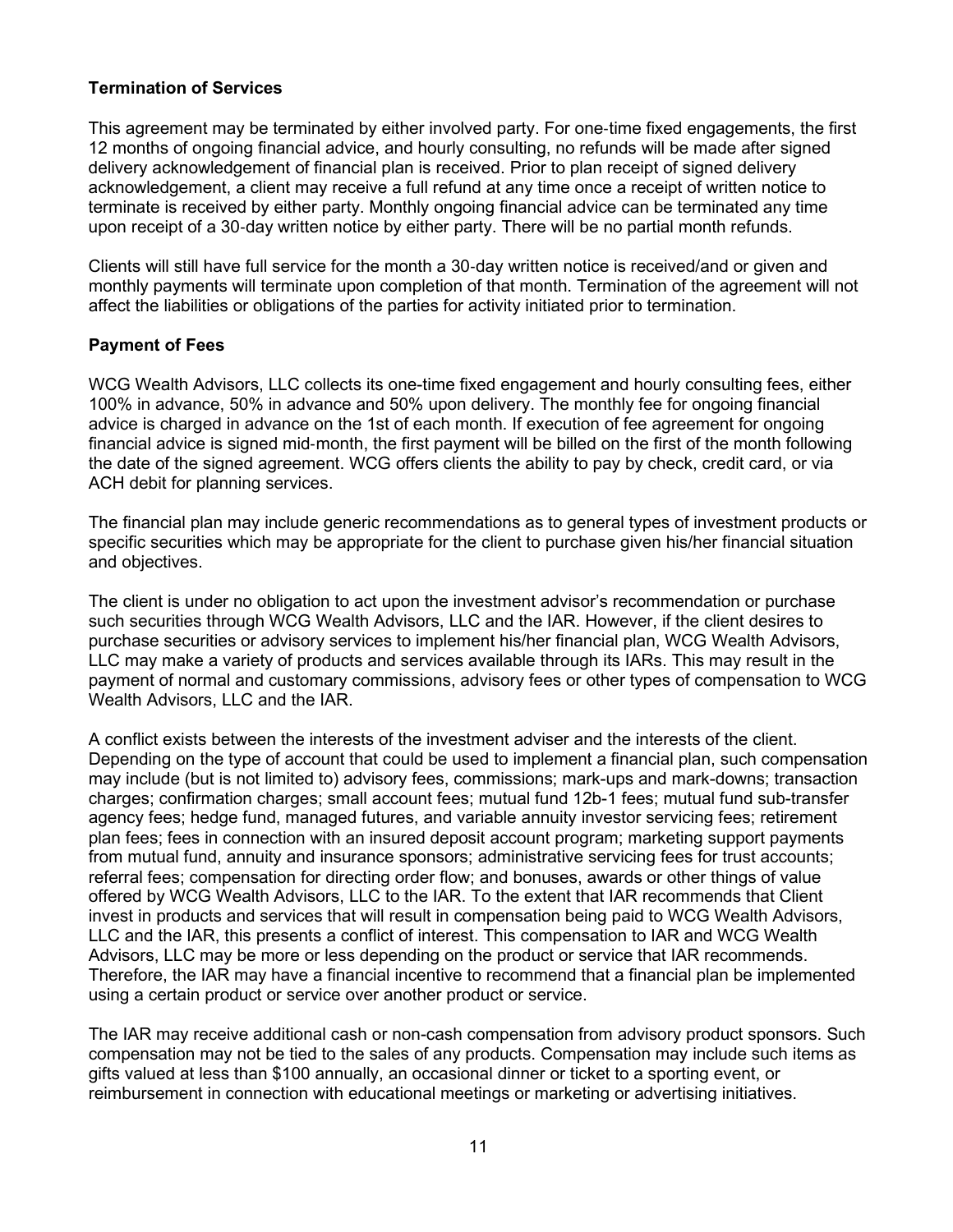### **Hourly Consulting Services**

WCG Wealth Advisors, LLC, through its IAR's, may provide consulting services on an hourly basis. These services may include, as selected by the client in the consulting agreement, advice regarding tax planning, investment planning, retirement planning, estate planning, cash flow/budget planning, business planning, education planning, and personal financial planning. The services consider information collected from the client such as financial status, investment objectives and tax status, among other data. The investment adviser representatives may or may not deliver to the client a written analysis or report as part of the services. The investment adviser representatives tailor the hourly consulting services to the individual needs of the client based on the investment objective chosen by the client. The engagement terminates upon final consultation with the client. The negotiated hourly fee for these services is \$400. Fees are charged 50% in advance, but never more than six months in advance, with the remainder due upon presentation of the plan.

Transactions in LPL Financial advisory program accounts are generally affected through LPL Financial as the executing broker/dealer.

Neither the firm nor any investment adviser representatives are registered or have an application pending to register, as a futures commission merchant, commodity pool operator, a commodity trading advisor, or a representative of the foregoing.

The specific manner in which fees are charged by the firm is established in a client's written agreement between the client and WCG Wealth Advisors, LLC – up to 2.5% of assets under management. Clients can determine to engage the services of WCG Wealth Advisors, LLC on a discretionary or nondiscretionary basis. The firm's annual investment advisory fee shall be based upon a percentage (%) of the market value and type of assets placed under the firm's management to be charged quarterly in advance based on the balance on the first day of the billing quarter, and WCG Wealth Advisors, LLC's representatives may at their discretion negotiate a fee in accordance with the above fee schedule.

### **Fees for Retirement Plan Services**

For the Retirement Plan Services provided by WCG Wealth Advisors, LLC, clients will be charged a fee as described in the Advisory Agreement. Fees are charged on a quarterly basis in either advance or arrears. In the event the fees are charged in advance, the fee will be based on the first day of the billing period. In the event fees are charged in arrears, the fee will be based on the balance on the last day of the quarter. Payments for services are due within thirty (30) days after the quarter end.

WCG Wealth Advisors, LLC will not be compensated based on capital gains or capital appreciation of the funds held by the Plan. WCG Wealth Advisors, LLC will not maintain custody of any Plan assets. Clients will authorize any broker-dealer or mutual fund sponsor that maintains custody of the Plan's assets to automatically deduct all fees owed to WCG Wealth Advisors, LLC from the Plan's assets and to pay such fees directly to WCG Wealth Advisors, LLC when they are due.

Fees are prorated (based on the number of days' services will be provided) for partial billing periods. If services begin other than on the first day of the quarter, the prorated fee for the initial partial quarter will be calculated on the total plan(s) value on the last day of that initial calendar quarter, billed in arrears, and prorated from the effective date of the Agreement.

The initial pro-rated fee for the initial partial quarter's services will be billed at the same time as the first full quarter's fees are billed in advance.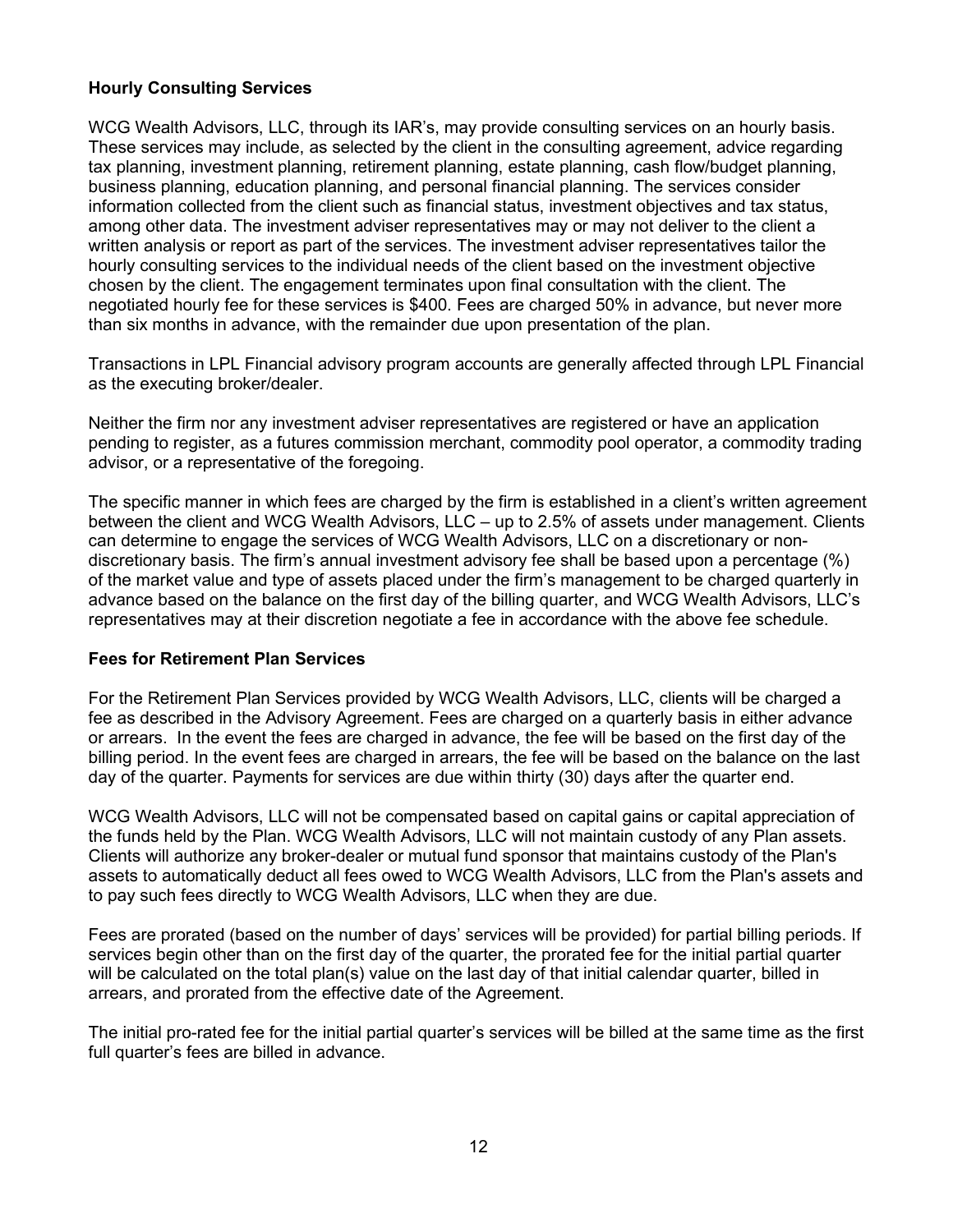WCG Wealth Advisors, LLC believes that its annual fee is reasonable in relation to the services provided and the fees charged by other retirement plan consultants, including investment advisors, offering similar services/programs. However, WCG Wealth Advisors, LLC's annual fee may be higher or lower than that charged by other consultants offering similar services and programs. In addition to WCG Wealth Advisors, LLC's compensation, clients will incur charges imposed at the investment level (e.g., mutual fund advisory fees and other fund expenses) and charges imposed by the Plan's custodian and Third-Party Administrator (if applicable). A description of mutual fund fees and expenses are available in each mutual fund prospectus.

The Plan's custodian or the Third-Party Administrator to the Plan will send statements to the Plan, at least quarterly, showing all disbursements from the Plan, including, if applicable, the amount of the fee paid to WCG Wealth Advisors, LLC directly from the Plan and when such fee is deducted directly from the Plan. Any discrepancies between fee billing notices received from WCG Wealth Advisors, LLC and the statements received from the Plan custodian or Third-Party Administrator should be immediately reported to WCG Wealth Advisors, LLC and/or to the issuer of the account statements (the Plan custodian or Third-Party Administrator).

Brokerage commissions and/or transaction ticket fees charged by the custodian will be billed directly to the client by the custodian. WCG Wealth Advisors, LLC will not receive any portion of such brokerage commissions or transaction fees from the custodian or the client.

The fees charged by WCG Wealth Advisors, LLC are in addition to other costs charged by third parties for custodial, legal, accounting, or record keeping tasks. In addition, the client may incur certain charges imposed by third parties other than WCG Wealth Advisors, LLC in connection with investments made through the Plan, including but not limited to, 12(b)-1 fees and surrender charges, variable annuity fees and surrender charges, and qualified retirement plan fees.

WCG Wealth Advisors, LLC does not expect to receive any other compensation, direct or indirect, for its services. If WCG Wealth Advisors, LLC receives any other compensation for such services, we will (i) offset that compensation against its stated fees, and (ii) will disclose the amount of such compensation, the services rendered for such compensation and the payer of such compensation to the client.

The Retirement Plan Services may be terminated by either party at any time without penalty upon receipt of thirty (30) days written notice of termination. There is no penalty or "termination fee" for the termination of services. If either party terminates the services during a billing quarter, the client will be charged a pro-rated fee based on the number of days that services were provided and if WCG Wealth Advisors, LLC has received fees in advance, we will promptly issue a pro-rated refund to the client.

The hourly consulting fee will be based on the type of services to be provided, experience and expertise, and the sophistication of the client. The maximum hourly fee to be charged any client will not exceed \$400 without extenuating circumstances and approval by the Chief Compliance Officer.

If a client desires, a client can engage certain representatives of the firm, in their individual capacities as Registered Representatives of LPL Financial, an SEC registered and FINRA/SIPC member brokerdealer, to implement investment recommendations on a commission basis. In the event a client chooses to purchase investment products through LPL Financial, LPL Financial will charge brokerage commissions to effect securities transactions, a portion of which commissions LPL Financial shall pay to the firm's representatives, as applicable. The brokerage commissions charged by LPL Financial may be higher or lower than those charged by other broker/dealers.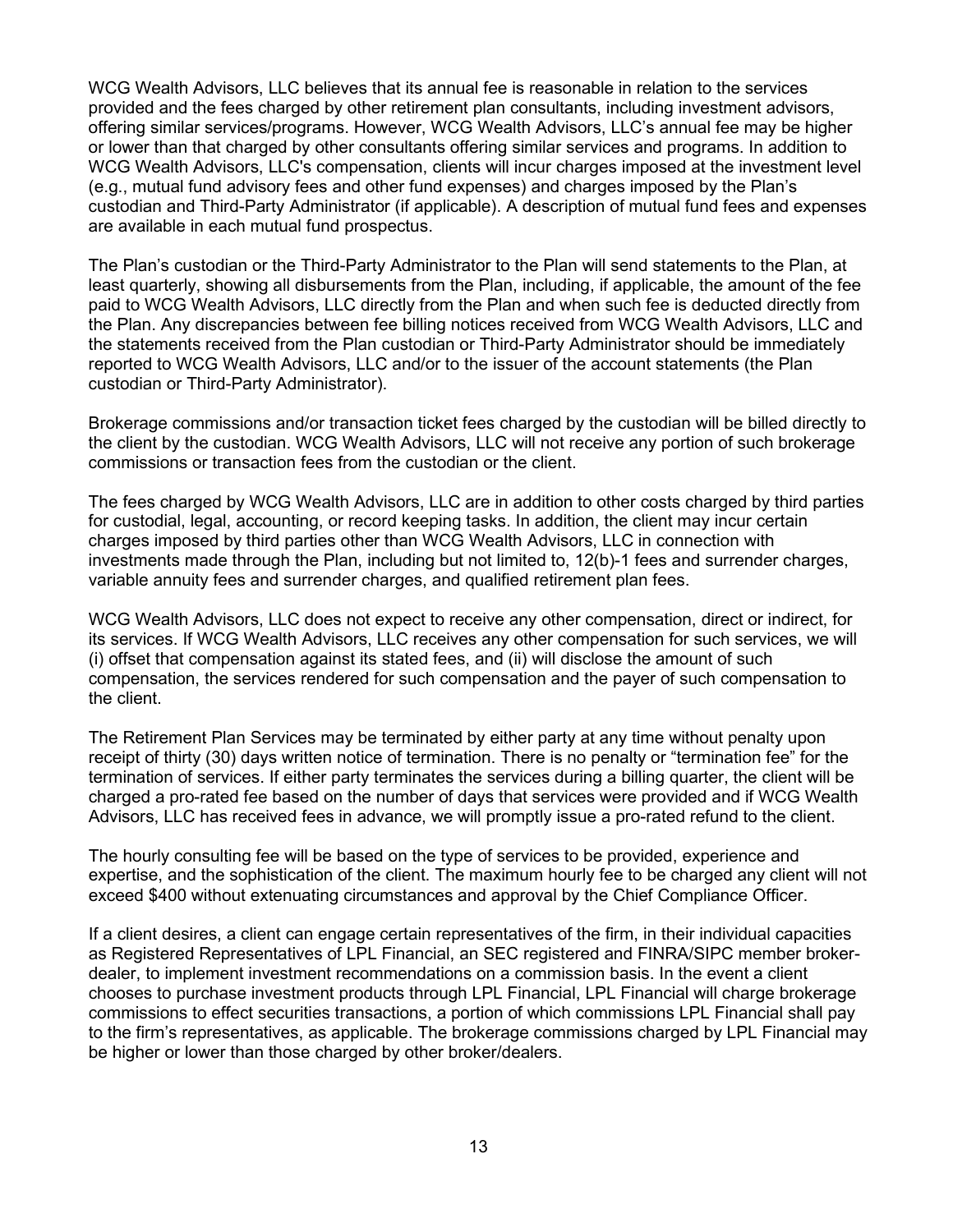In addition, LPL Financial, as well as the firm's representatives, relative to commission mutual fund purchases, may also receive additional ongoing 12b-1 trailing commission compensation directly from the mutual fund company during the period that the client maintains the mutual fund investment.

The recommendation that a client purchase a commission product from LPL Financial presents a conflict of interest, as the receipt of commissions may provide an incentive to recommend investment products based on commissions received, rather than on a client's need. No client is under any obligation to purchase any commission products from LPL Financial. The firm's Chief Compliance Officer, Sonja Wall, is available to address any questions that a client or prospective client may have regarding this conflict of interest.

LPL Financial charges brokerage commissions and transaction fees for effecting certain securities transactions (i.e., transaction fees are charged for certain no-load mutual funds, commissions are charged for individual equity and debt securities transactions). LPL Financial enables us to obtain many no-load mutual funds without transaction charges and other no-load funds at nominal transaction charges. LPL Financial commission rates are generally discounted from customary retail commission rates. However, the commission and transaction fees charged by LPL Financial may be higher or lower than those charged by other custodians and broker/dealers. Clients may direct their brokerage transactions at a firm other than LPL Financial. Advisory fees are generally not reduced to offset commissions or mark-ups.

When dealing with investment advisory clients and services, Investment Adviser Representatives have an affirmative duty of care, loyalty, honesty, and good faith to act in the best interests of their clients. IAR's are required to fully disclose all material facts concerning any conflict that does arise with these clients and should avoid even the appearance of a conflict of interest.

The Firm and IARs must abide by honest and ethical business practices including, but not be limited to:

- Not inducing trading in a client's account that is excessive in size or frequency in view of the financial resources and character of the account;
- Making recommendations with reasonable grounds to believe that they are appropriate based on the information furnished by the client;
- Placing discretionary orders only after obtaining client's written trading authorization contained within the advisory agreement or via separate amendment;
- Not borrowing money or securities from, or lending money or securities to a client;
- Not placing an order for the purchase or sale of a security if the security is not registered, or the security or transaction is not exempt from registration in the specific state;

The Firm and the IAR will:

- Allocate securities in a manner that is fair and equitable to all clients
- Not effect agency-cross transactions for client accounts

All Investment Adviser Representatives of WCG Wealth Advisors, LLC are required to sign an acknowledgment of their understanding and acceptance of these terms.

Clients may purchase investment products recommended by our firm through other, broker dealers or agents.

When the firm's representatives sell an investment product on a commission basis, the firm does not charge an advisory fee in addition to the commissions paid by the client for such product. When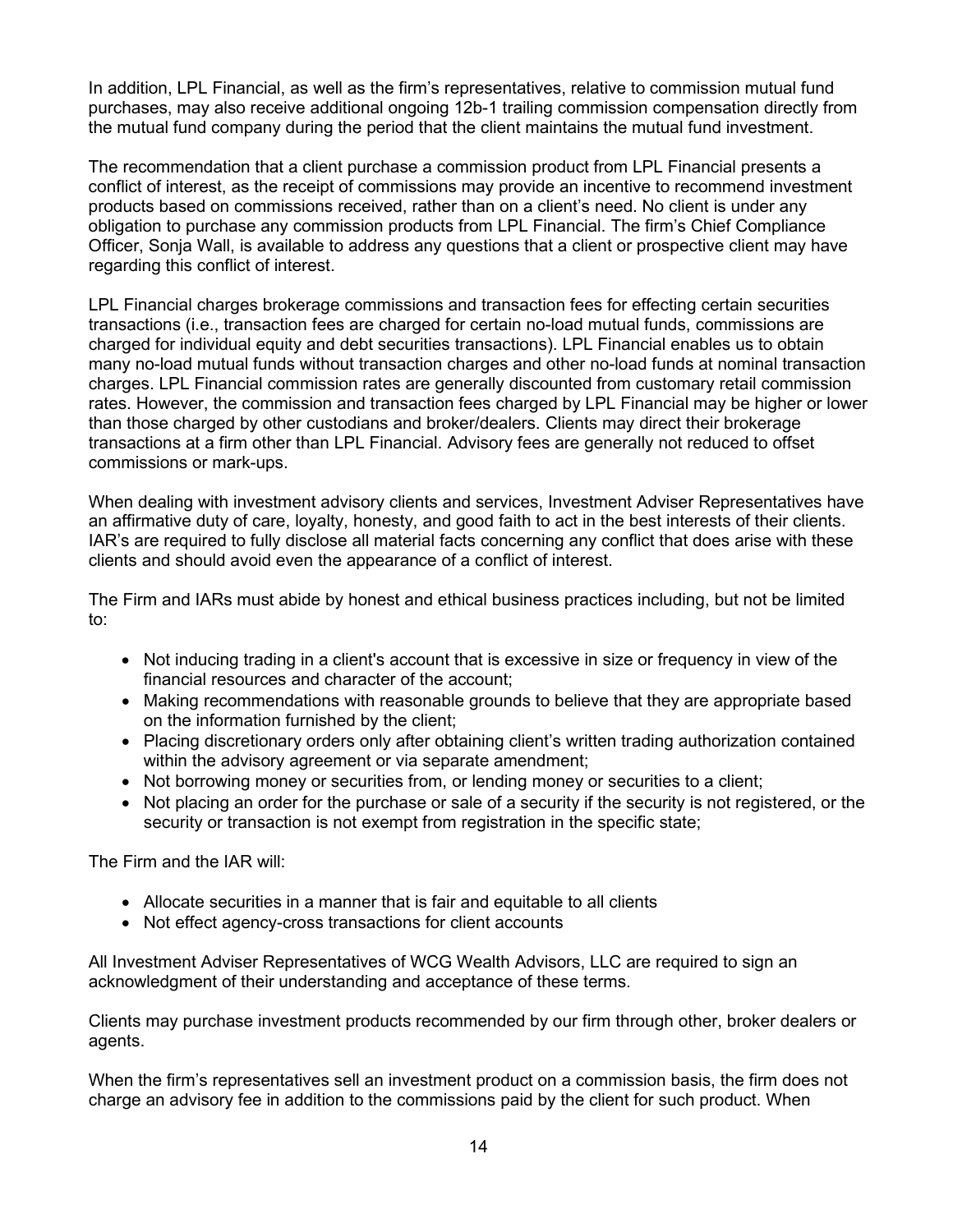providing services on an advisory fee basis, WCG Wealth Advisors, LLC representatives do not also receive commission compensation for such advisory services (except for any ongoing12b-1 trailing commission compensation that may be received as previously discussed). However, a client may engage the firm to provide investment management services for an advisory fee and purchase an investment product from the firm's representatives on a separate commission basis.

Fees for customized and participant advisory services are typically based on the value of assets under management and will vary by engagement. The amount of the fee will be set out in the client agreement executed by the client at the time the relationship is established. The advisory fee is negotiable between the investment advisor representative and the client and is payable in advance as described in the client agreement.

The agreement will state how the client can obtain a refund of any pre-paid fee if the agreement is terminated before the end of the billing period.

In most cases, a third-party broker dealer will provide trade execution. In such case, the broker-dealer may charge clients commissions, markups, markdowns and/or transaction charges.

Advisor receives compensation as a result of a client's participation in an LPL Financial program. Depending on, among other things, the size of the account, changes in its value over time, the ability to negotiate fees or commissions, and the number of transactions, the amount of this compensation may be more or less than what the Advisor would receive if the client participated in other programs, whether through LPL Financial or another sponsor, or paid separately for investment advice, brokerage and other services.

LPL Financial serves as program sponsor, investment advisor and broker/dealer for the LPL advisory programs. WCG Wealth Advisors, LLC and LPL Financial may share in the account fee and other fees associated with program accounts. Associated persons of Advisor may also be Registered Representatives of LPL Financial.

Lower fees for comparable services may be available from other sources.

IAR's may also be licensed insurance agents. In the capacity of an insurance agent, they may recommend the purchase of certain insurance-related products on a commission basis.

The purchase of securities and/or insurance commission product presents a conflict of interest, as the receipt of commissions may provide an incentive to recommend investment products based on commissions received, rather than on a client's need. No client is under any obligation to purchase any commission products from investment advisor representative of the firm. Clients may purchase investment products recommended by investment advisory representatives through other, nonaffiliated broker/dealers or insurance agents. Such conflicts are subject to review by the Chief Compliance Officer for consistency with the firm's Code of Ethics.

### <span id="page-14-0"></span>**Item 6 Performance-Based Fees and Side-By-Side Management**

WCG Wealth Advisors, LLC does not accept performance-based fees or participate in side-by-side management. Performance-based fees are fees that are based on a share of a capital gains or capital appreciation of a client's account. Side-by-side management refers to the practice of managing accounts that are charged performance-based fees while at the same time managing accounts that are not charged performance-based fees. Our fees are calculated as described in the *Fees and Compensation* section above and are not charged based on a share of capital gains upon, or capital appreciation of, the funds in your advisory account. WCG Wealth Advisors, LLC does not provide advisory services to such clients as a hedge fund or other pooled investment vehicles.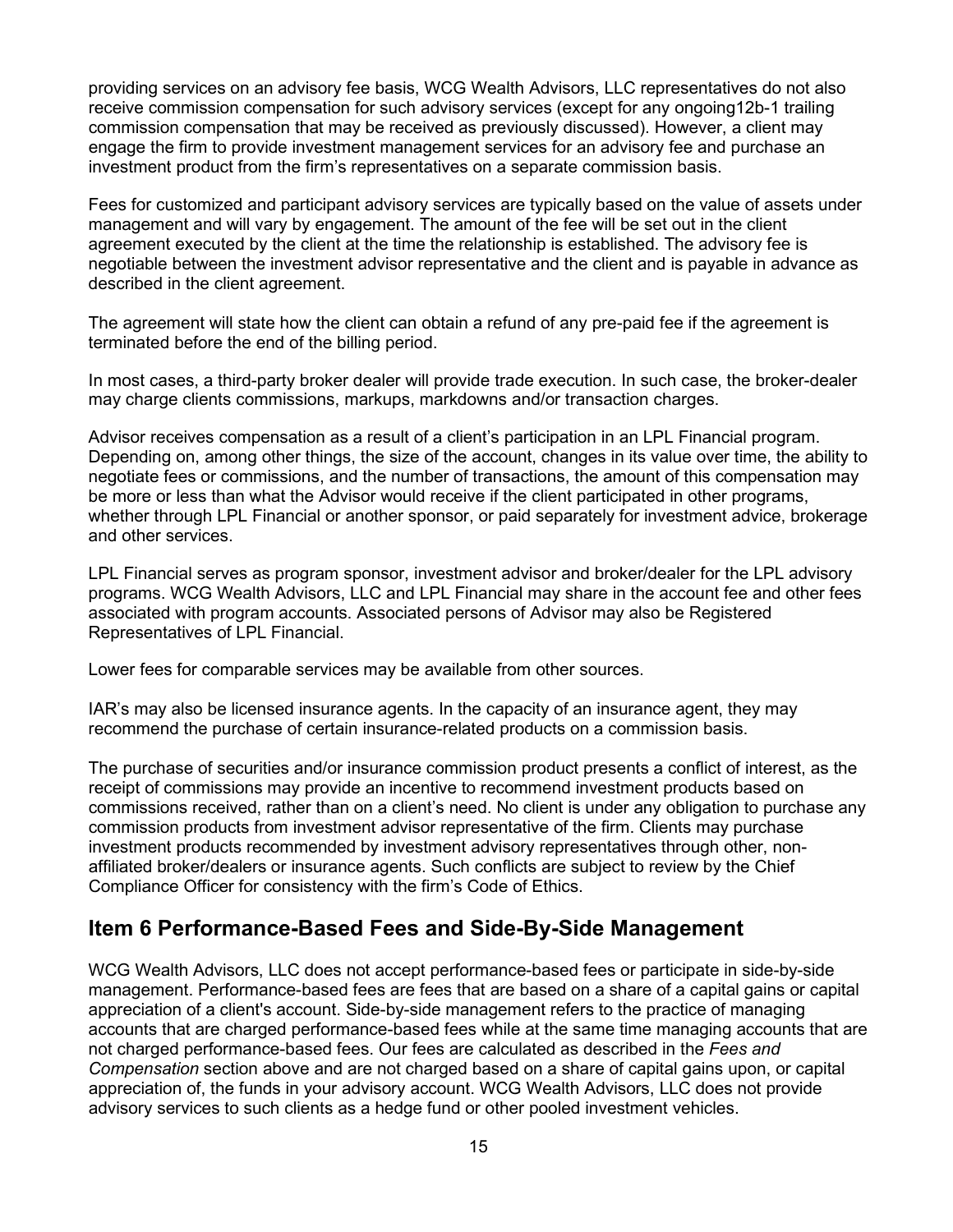# <span id="page-15-0"></span>**Item 7 Types of Clients**

The advisory services offered by WCG Wealth Advisors, LLC are available for individuals, individual retirement accounts ("IRAs"), banks and thrift institutions, pension and profit sharing plans, including plans subject to Employee Retirement Income Security Act of 1974 ("ERISA"), trusts, estates, charitable organizations, state and municipal government entities, corporations and other business entities.

However, the firm generally provides investment advice to individuals and high net-worth individuals as well as corporate clients. The firm is currently not working with other types of clients or pursuing them as prospects but would not turn away any opportunities that may arise.

For LPL's Financial Sponsored Advisory Programs account minimums are as follows:

- Asset Management: \$25,000
- Optimum Market Portfolios Program (OMP): \$15,000
- Personal Wealth Portfolios Program (PWP): \$250,000
- Model Wealth Portfolios Program (MWP): \$100,000
- Manager Access Select Program (MAS): \$100,000 (in certain instances, the minimum account size may be lower or higher).

For customized advisory services, any required minimum account value will be set out in the client agreement.

### <span id="page-15-1"></span>**Item 8 Methods of Analysis, Investment Strategies and Risk of Loss**

We emphasize continuous and regular account supervision. As part of our asset management service, we generally create a portfolio, consisting of individual stocks or bonds, exchange traded funds ("ETFs"), options, mutual funds and other public and private securities or investments.

The client's individual investment strategy is tailored to their specific needs and may include some or all the previously mentioned securities. Each portfolio will be initially designed to meet an investment goal, which we determine to be suitable to the client's circumstances. Once the appropriate portfolio has been determined, we review the portfolio at least quarterly and if necessary, rebalance the portfolio based upon the client's individual needs, stated goals and objectives. Each client has the opportunity to place reasonable restrictions on the types of investments to be held in the portfolio.

. The firm uses a combination of fundamental, technical, and cyclical analysis to formulate investment advice when managing assets. Depending on the analysis the firm will implement a long- or short-term trading strategy based on the objectives and risk tolerance of a client.

**Fundamental analysis** involves the analysis of financial statements, the general financial health of companies, and/or the analysis of management or competitive advantages. Fundamental analysis concentrates on factors that determine a company's value and expected future earnings. This strategy would normally encourage equity purchases in stocks that are undervalued or priced below their perceived value.

The risk assumed is that the market will fail to reach expectations of perceived value.

**Technical analysis** involves the analysis of past market data; primarily price and volume. Technical analysis attempts to predict a future stock price or direction based on market trends. The assumption is that the market follows discernible patterns and if these patterns can be identified then a prediction can be made. The risk is that markets do not always follow patterns and relying solely on this method may not take into account new patterns that emerge over time.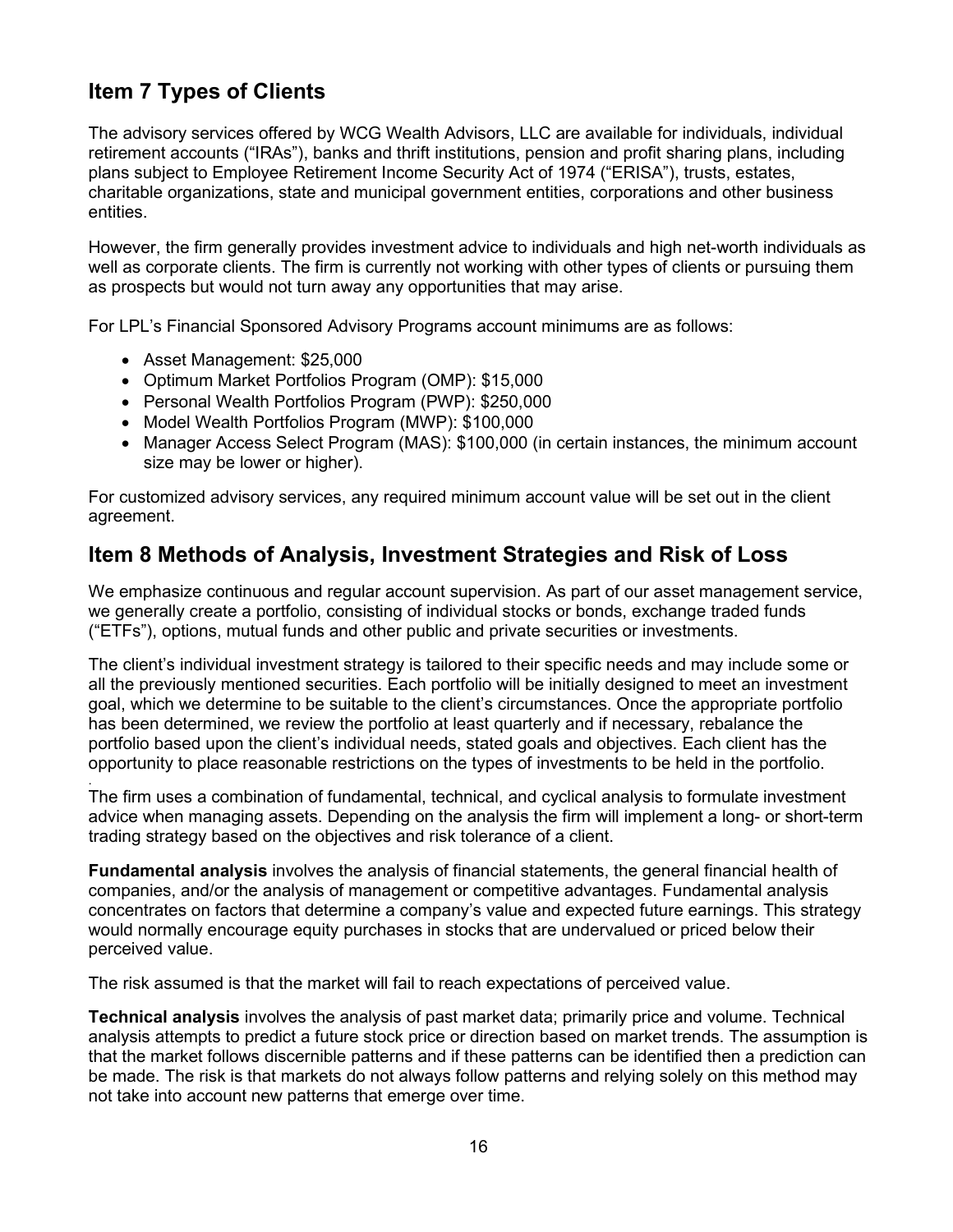**Cyclical analysis** involves the analysis of business cycles to find favorable conditions for buying and/or selling a security. Cyclical analysis assumes that the markets react in cyclical patterns which, once identified, can be leveraged to provide performance. The risks with this strategy are two-fold: 1) the markets do not always repeat cyclical patterns; and 2) if too many investors begin to implement this strategy, then it changes the very cycles these investors are trying to exploit.

Please note, investing in securities involves risk of loss that clients should be prepared to bear. There are different types of investments that involve varying degrees of risk, and it should not be assumed that future performance of any specific investment or investment strategy will be profitable or equal any specific performance level(s). Past performance is not indicative of future results.

The firm's methods of analysis and investment strategies do not represent any significant or unusual risks however all strategies have inherent risks and performance limitations such as:

- **Market Risk** the risk that the value of securities may go up or down, sometimes rapidly or unpredictably, due to factors affecting securities markets generally or particular industries.
- **Interest Rate Risk** the risk that fixed income securities will decline in value because of an increase in interest rates; a bond or a fixed income fund with a longer duration will be more sensitive to changes in interest rates than a bond or bond fund with a shorter duration.
- **Credit Risk** the risk that an investor could lose money if the issuer or guarantor of a fixed income security is unable or unwilling to meet its financial obligations.
- **Mutual Funds** Investing in mutual funds carries the risk of capital loss and thus you may lose money investing in mutual funds. All mutual funds have costs that lower investment returns. The funds can be of bond "fixed income" nature (lower risk) or stock "equity" nature (mentioned below).
- **Equity** investment generally refers to buying shares of stocks in return for receiving a future payment of dividends and//or capital gains if the value of the stock increases. The value of equity securities may fluctuate in response to specific situations for each company, industry conditions and the general economic environments.
- **Fixed income** investments generally pay a return on a fixed schedule, though the amount of the payments can vary. This type of investment can include corporate and government debt securities, leveraged loans, high yield, and investment grade debt and structured products, such as mortgage and other asset-backed securities, although individual bonds may be the best-known type of fixed income security. In general, the fixed income market is volatile and fixed income securities carry interest rate risk. (As interest rates rise, bond prices usually fall, and vice versa. This effect is usually more pronounced for longer-term securities. Fixed income securities also carry inflation risk, liquidity risk, call risk, and credit and default risks for both issuers and counterparties. The risk of default on treasury inflation protected/inflation linked bonds is dependent upon the U.S. Treasury defaulting (extremely unlikely); however, they carry a potential risk of losing share price value, albeit rather minimal. Risks of investing in foreign fixed income securities also include the general risk of non-U.S. investing described below.
- **Exchange Traded Funds ("ETFs")** An ETF is an investment fund traded on stock exchanges, similar to stocks. Investing in ETFs carries the risk of capital loss (sometimes up to a 100% loss in the case of a stock holding bankruptcy). Areas of concern include the lack of transparency in products and increasing complexity, conflicts of interest and the possibility of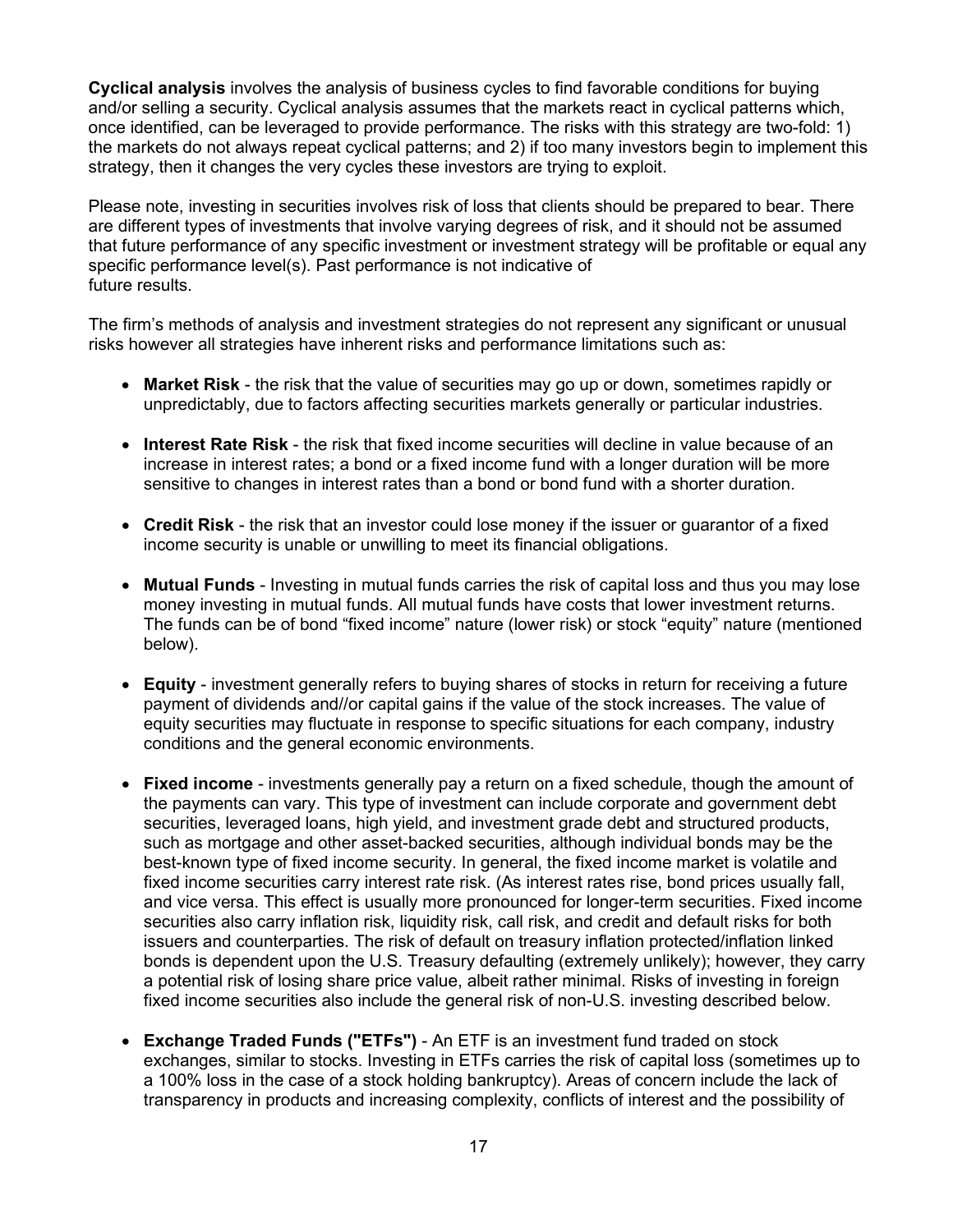inadequate regulatory compliance. Precious Metal ETFs (e.g., Gold, Silver, or Palladium Bullion backed "electronic shares" not physical metal) specifically may be negatively impacted by several unique factors, among them (1) large sales by the official sector which own a significant portion of aggregate world holdings in gold and other precious metals, (2) a significant increase in hedging activities by producers of gold or other precious metals, (3) a significant change in the attitude of speculators and investors.

- **Annuities** are a retirement product for those who may have the ability to pay a premium now and want to guarantee they receive certain monthly payments or a return on investment later in the future. Annuities are contracts issued by a life insurance company designed to meet requirement or other long-term goals. An annuity is not a life insurance policy. Variable annuities are designed to be long-term investments, to meet retirement and other long-range goals. Variable annuities are not suitable for meeting short-term goals because substantial taxes and insurance company charges may apply if you withdraw your money early. Variable annuities also involve investment risks, just as mutual funds do.
- **Non-U.S. Securities** present certain risks such as currency fluctuation, political and economic change, social unrest, changes in government regulation, differences in accounting and the lesser degree of accurate public information available.

# <span id="page-17-0"></span>**Item 9 Disciplinary Information**

Registered investment advisers are required to disclose all material facts regarding any legal or disciplinary events that would be material to your evaluation of an advisory firm or the integrity of a firm's management.

Any such disciplinary information for the company and the company's Investment Adviser Representatives would be provided herein and publicly accessible by selecting the Investment Adviser Search option at [http://www.adviserinfo.sec.gov.](http://www.adviserinfo.sec.gov/)

There are no legal or disciplinary events to disclose.

# <span id="page-17-1"></span>**Item 10 Other Financial Industry Activities and Affiliations**

Investment Adviser Representatives may also be also Registered Representatives of LPL Financial, an unaffiliated SEC registered and FINRA/SIPC member broker/dealer. Clients may choose to engage a registered investment adviser in their capacity as a Registered Representative of the unaffiliated LPL Financial broker/dealer, to implement investment recommendations on a commission basis.

Representatives of our firm may also be insurance agents/brokers. They may offer insurance products and receive customary fees as a result of insurance sales. A conflict of interest may arise as these insurance sales may create an incentive to recommend products based on the compensation advisor and/or our supervised persons may earn and may not necessarily be in the best interests of the client. Such potential conflicts of interest are subject to review by the Chief Compliance Officer.

Neither WCG Wealth Advisors, LLC nor any of the management persons are registered or has a registration pending to register as a futures commission merchant, commodity pool operator, a commodity trading advisor, or an associated person of the foregoing entities.

WCG Wealth Advisors, LLC may recommend and select independent, third-party money managers in addition to the third-party managers offered through LPL Financial to manage all or a portion of a client's account. It should be noted that the total fees incurred by clients when utilizing third-party managers will include both management fees payable to the third-party managers for the their services well as the fees payable to WCG Wealth Advisors, LLC for their investment advisory services.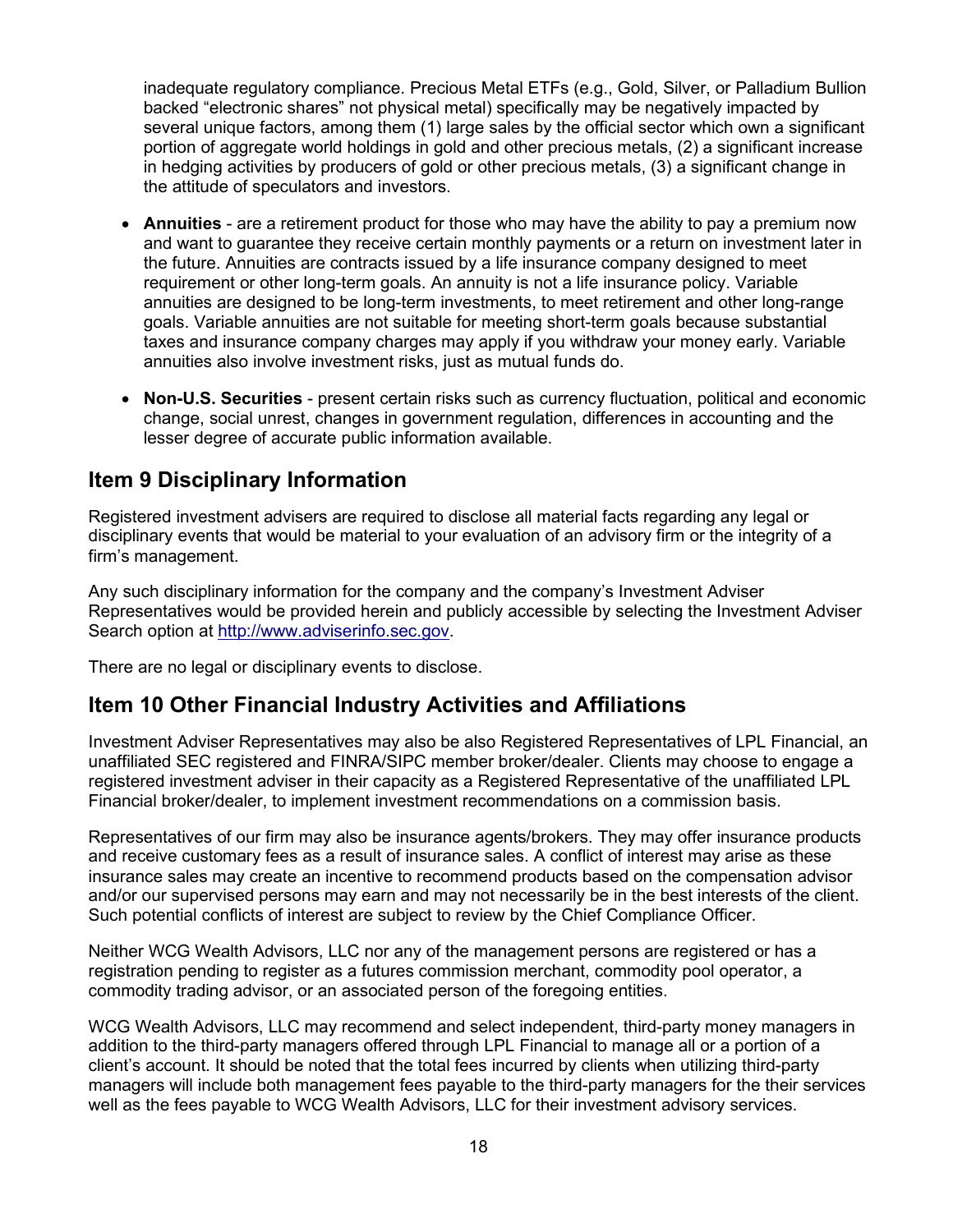## <span id="page-18-0"></span>**Item 11 Code of Ethics, Participation or Interest in Client Transactions and Personal Trading**

WCG Wealth Advisors, LLC maintains a Code of Ethics, which serves to establish a standard of business conduct for all employees that are based upon fundamental principles of openness, integrity, honesty, and trust.

The Code of Ethics includes guidelines regarding personal securities transactions of its employees and Investment Adviser Representatives. WCG's Code of Ethics permits employees and Investment Adviser Representatives or related persons to invest for their own personal accounts in the same or different securities that an IAR may purchase for clients in program accounts.

This presents a potential conflict of interest because trading by an employee or an IAR in their personal securities account in the same or different security on or about the same time as trading by a client could potentially disadvantage the client. WCG Wealth Advisors, LLC addresses this conflict of interest by requiring in its Code of Ethics that employees and IAR's report certain personal securities transactions and holdings to the Chief Compliance Officer for review.

An Investment Adviser Representative is considered a fiduciary. As a fiduciary, it is an investment adviser's responsibility to provide fair and full disclosure of all material facts and to act solely in the best interest of each of our clients always. We have a fiduciary duty to all clients. Our fiduciary duty is considered the core underlying principle for our Code of Ethics which also includes Insider Trading and Personal Securities Transactions Policies and Procedures. We always require all our supervised persons to conduct business with the highest level of ethical standards and to comply with all federal and state securities laws. Upon employment or affiliation and at least annually thereafter, all supervised persons will sign an acknowledgement that they have read, understand, and agree to comply with our Code of Ethics. Our firm and supervised persons must conduct business in an honest, ethical, and fair manner and avoid all circumstances that might negatively affect or appear to affect our duty of complete loyalty to all clients. This disclosure is provided to give all clients a summary of our Code of Ethics. However, if a client or a potential client wishes to review our Code of Ethics in its entirety, a copy will be provided promptly upon request.

It is the expressed policy of our firm that no person employed by us may purchase or sell any security prior to a transaction being implemented for an advisory account, thereby preventing an employee from benefiting from transactions placed on behalf of advisory accounts.

Neither WCG Wealth Advisors, LLC nor a related person recommends to clients, or buys or sells for client accounts, securities in which you or a related person has a material financial interest.

# <span id="page-18-1"></span>**Item 12 Brokerage Practices**

We recommend the brokerage and custodial services of LPL Financial LLC, Charles Schwab & Co., Inc., and TD Ameritrade, Inc. (whether one or more "Custodians"). Your assets must be maintained in an account at a "qualified custodian," generally a broker-dealer or bank. In recognition of the value of the services the Custodian provides, you may pay higher commissions and/or trading costs than those that may be available elsewhere.

We seek to recommend a custodian/broker that will hold your assets and execute transactions on terms that are, overall, the most favorable compared to other available providers and their services. We consider various factors, including: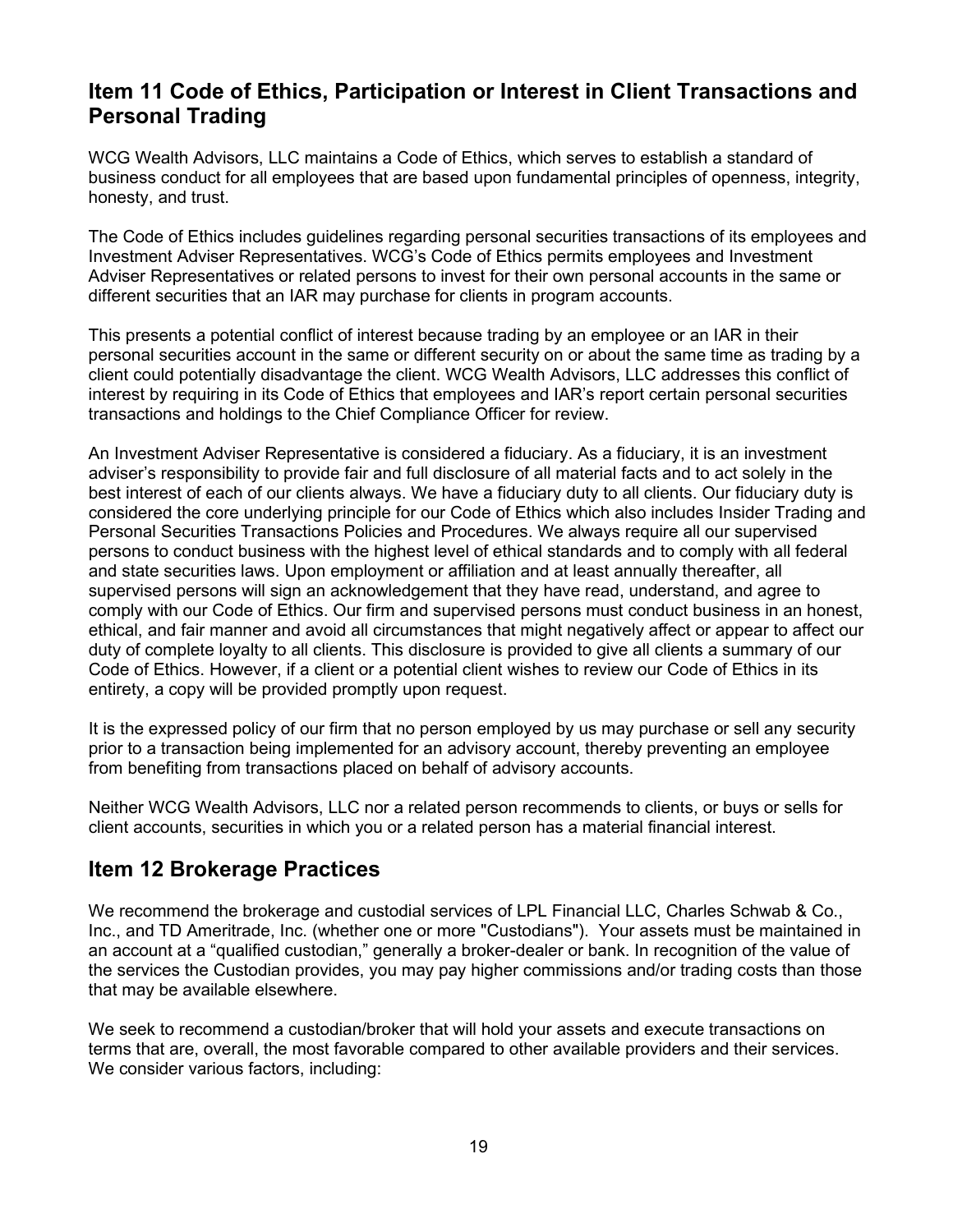- Capability to buy and sell securities for your account itself or to facilitate such services.
- The likelihood that your trades will be executed.
- Availability of investment research and tools.
- Overall quality of services.
- Competitiveness of price.
- Reputation, financial strength, and stability.
- Existing relationship with our firm and our other clients.

#### **Research and Other Soft Dollar Benefits**

In selecting or recommending a broker-dealer, we will consider the value of research and additional brokerage products and services a broker-dealer has provided or will provide to our clients and our firm. Receipt of these additional brokerage products and services are considered to have been paid for with "soft dollars." Because such services could be considered to provide a benefit to our firm, we have a conflict of interest in directing your brokerage business. We could receive benefits by selecting a particular broker-dealer to execute your transactions, and the transaction compensation charged by that broker-dealer might not be the lowest compensation we might otherwise be able to negotiate.

Products and services that we may receive from broker-dealers may consist of research data and analyses, financial publications, recommendations, or other information about particular companies and industries (through research reports and otherwise), and other products or services (e.g., software and data bases) that provide lawful and appropriate assistance to our firm in the performance of our investment decision-making responsibilities. Consistent with applicable rules, brokerage products and services consist primarily of computer services and software that permit our firm to effect securities transactions and perform functions incidental to transaction execution. We use such products and services in our general investment decision making, not just for those accounts for which commissions may be considered to have been used to pay for the products or services.

The test for determining whether a service, product or benefit obtained from or at the expense of a broker constitutes "research" under this definition is whether the service, product, or benefit assists our firm in investment decision-making for discretionary client accounts. Services, products, or benefits that do not assist in investment decision-making for discretionary client accounts do not qualify as "research." Also, services, products or benefits that are used in part for investment decision-making for discretionary client accounts and in part for other purposes (such as accounting, corporate administration, recordkeeping, performance attribution analysis, client reporting, or investment decision-making for the firm's own investment accounts) constitute "research" only to the extent that they are used in investment decision-making for discretionary client accounts.

Before placing orders with a particular broker-dealer, we determine that the commissions to be paid are reasonable in relation to the value of all the brokerage and research products and services provided by that broker-dealer. In some cases, the commissions charged by a particular broker for a particular transaction or set of transactions may be greater than the amounts charged by another broker-dealer that did not provide research services or products.

We do not exclude a broker-dealer from receiving business simply because the broker-dealer does not provide our firm with soft dollar research products and services. However, we may not be willing to pay the same commission to such broker-dealer as we would have paid had the broker-dealer provided such products and services.

The products and services we receive from broker-dealers will generally be used in servicing all of our clients' accounts. Our use of these products and services will not be limited to the accounts that paid commissions to the broker-dealer for such products and services. In addition, we may not allocate soft dollar benefits to your accounts proportionately to the soft dollar credits the accounts generate. As part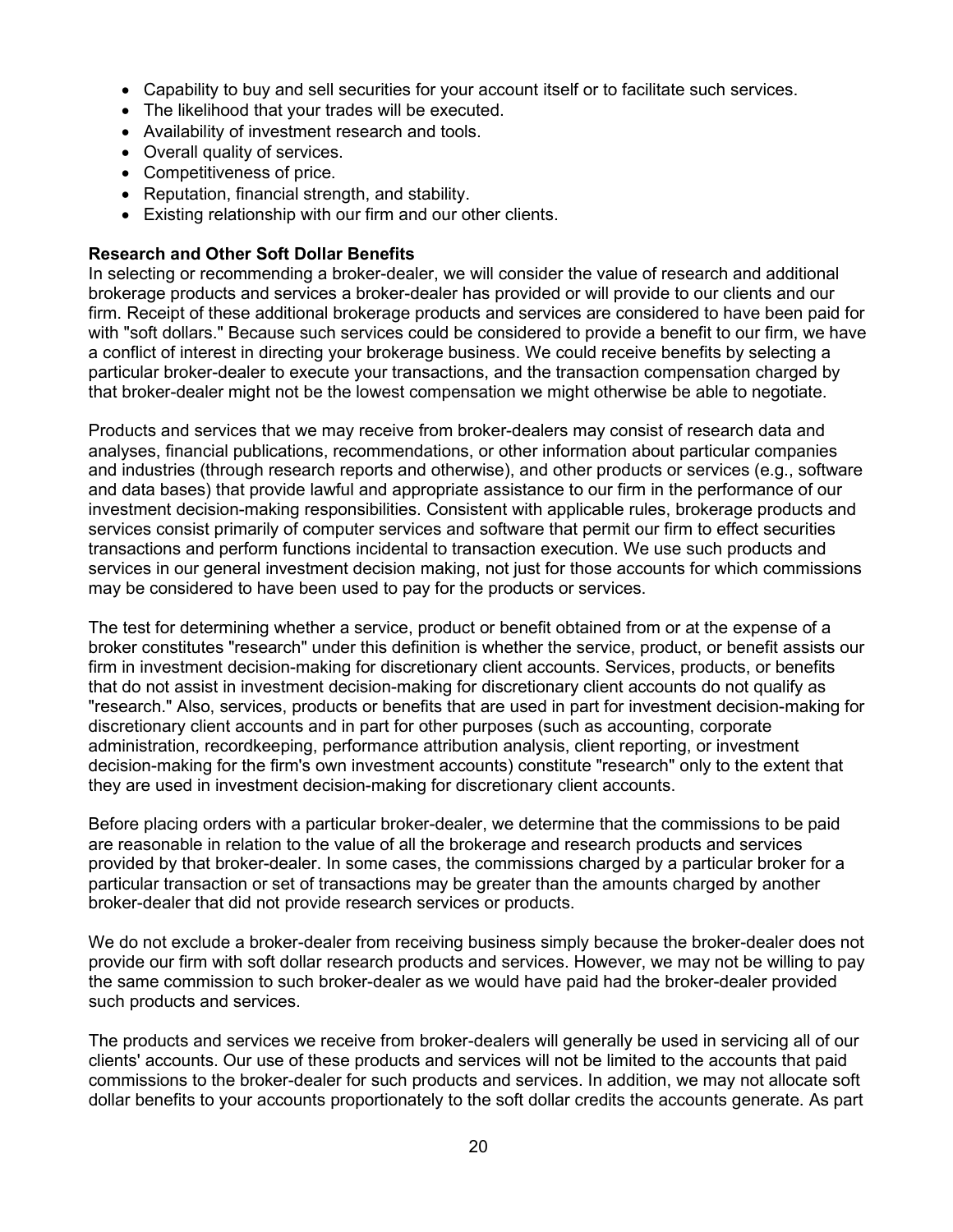of our fiduciary duties to you, we always endeavor to put your interests first. You should be aware that the receipt of economic benefits by our firm is considered to create a conflict of interest.

We have instituted certain procedures governing soft dollar relationships including preparation of a brokerage allocation budget, mandated reporting of soft dollar irregularities, annual evaluation of soft dollar relationships, and an annual review of our brochure to ensure adequate disclosures of conflicts of interest regarding our soft dollar relationships.

### **Economic Benefits**

As a registered investment adviser, we have access to the institutional platform of your account custodian. As such, we will also have access to research products and services from your account custodian and/or other brokerage firms. These products are in addition to any benefits or research we pay for with soft dollars, and may include financial publications, information about particular companies and industries, research software, and other products or services that provide lawful and appropriate assistance to our firm in the performance of our investment decision-making responsibilities. Such research products and services are provided to all investment advisers that utilize the institutional services platforms of these firms and are not considered to be paid for with soft dollars. However, you should be aware that the commissions charged by a particular broker for a particular transaction or set of transactions may be greater than the amounts another broker who did not provide research services or products might charge.

### **Schwab - Your Custody and Brokerage Costs**

For our clients' accounts it maintains, Schwab generally does not charge you separately for custody services but is compensated by charging you commissions or other fees on trades that it executes or that settle into your Schwab account. Schwab's commission rates and/or asset-based fees applicable to our client accounts were negotiated based on our commitment to maintain \$250 million of our clients' assets statement equity in accounts at Schwab. This commitment benefits you because the overall commission rates and/or asset-based fees you pay are lower than they would be if we had not made the commitment. In addition to commission rates and/or asset-based fees Schwab charges you a flat dollar amount as a "prime broker" or "trade away" fee for each trade that we have executed by a different broker-dealer but where the securities bought or the funds from the securities sold are deposited (settled) into your Schwab account. These fees are in addition to the commissions or other compensation you pay the executing broker-dealer. Because of this, in order to minimize your trading costs, we have Schwab execute most trades for your account.

### **Schwab Advisor Services**

Schwab Advisor Services (formerly called Schwab Institutional) is Schwab's business serving independent investment advisory firms like us. They provide us and our clients with access to its institutional brokerage – trading, custody, reporting and related services – many of which are not typically available to Schwab retail customers. Schwab also makes available various support services. Some of those services help us manage or administer our clients' accounts while others help us manage and grow our business. Schwab's support services are generally are available on an unsolicited basis (we do not have to request them) and at no charge to us.

#### Services that Benefit You

Schwab's institutional brokerage services include access to a broad range of investment products, execution of securities transactions, and custody of client assets. The investment products available through Schwab include some to which we might not otherwise have access or that would require a significantly higher minimum initial investment by our clients. Schwab's services described in this paragraph generally benefit you and your account.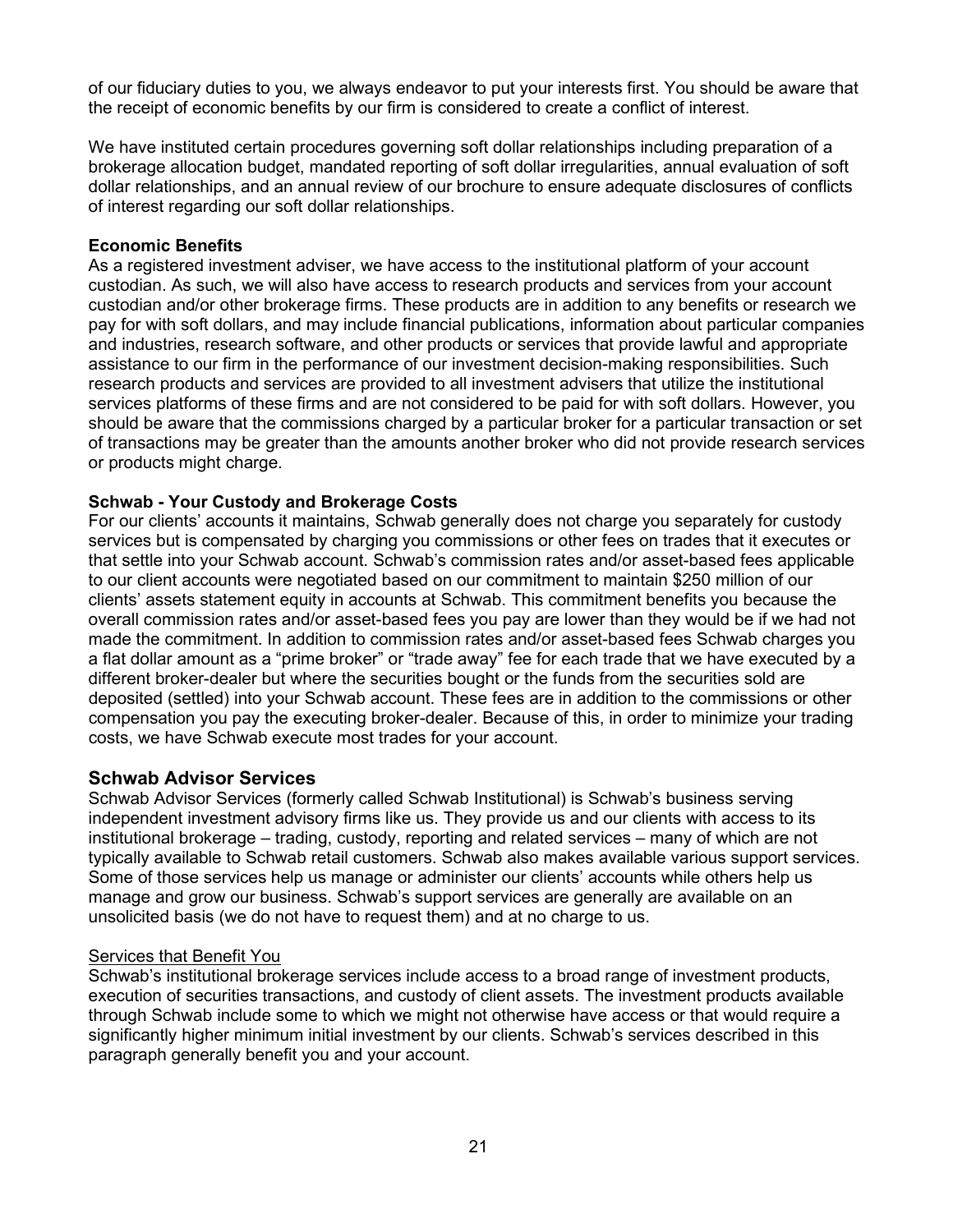### Services that May Not Directly Benefit You

Schwab also makes available to us other products and services that benefit us but may not directly benefit you or your account. These products and services assist us in managing and administering our clients' accounts. They include investment research, both Schwab's own and that of third parties. We may use this research to service all or some substantial number of our clients' accounts, including accounts not maintained at Schwab. In addition to investment research, Schwab also makes available software and other technology that:

- provide access to client account data (such as duplicate trade confirmations and account statements);
- facilitate trade execution and allocate aggregated trade orders for multiple client accounts;
- provide pricing and other market data; o facilitate payment of our fees from our clients' accounts; and
- assist with back-office functions, recordkeeping and client reporting.

### Services that Generally Benefit Only Us

Schwab also offers other services intended to help us manage and further develop our business enterprise. These services include:

- educational conferences and events;
- technology, compliance, legal, and business consulting;
- publications and conferences on practice management and business succession;
- access to employee benefits providers, human capital consultants and insurance providers;
- discount of up to \$4,250 on PortfolioCenter® Reporting Software.

Schwab may provide some of these services itself. In other cases, it will arrange for third-party vendors to provide the services to us. Schwab may also discount or waive its fees for some of these services or pay all or a part of a third party's fees. Schwab may also provide us with other benefits such as occasional business entertainment of our personnel.

### **Our Interest in Schwab's Services**

The availability of these services from Schwab benefits us because we do not have to produce or purchase them. These services may give us an incentive to recommend that you maintain your account with Schwab based on our interest in receiving Schwab's services that benefit our business rather than based on your interest in receiving the best value in custody services and the most favorable execution of your transactions. This is a potential conflict of interest. We believe, however, that our selection of Schwab as custodian and broker is in the best interests of our clients. It is primarily supported by the scope, quality, and price of Schwab's services (based on the factors discussed above – see "The Custodian and Broker We Use") and not Schwab's services that benefit only us. We do not believe that maintaining our client's assets at Schwab for services presents a material conflict of interest.

### **TD Ameritrade Institutional**

We participate in the institutional advisor program (the "Program") offered by TD Ameritrade Institutional. TD Ameritrade Institutional is a division of TD Ameritrade Inc., member FINRA/SIPC ("TD Ameritrade "), an unaffiliated SEC-registered broker-dealer and FINRA member. TD Ameritrade offers to independent investment advisors services which include custody of securities, trade execution, clearance, and settlement of transactions. We receive some benefits from TD Ameritrade through our participation in the Program.

As disclosed above, we participate in TD Ameritrade's institutional customer program and we may recommend TD Ameritrade to you for custody and brokerage services. There is no direct link between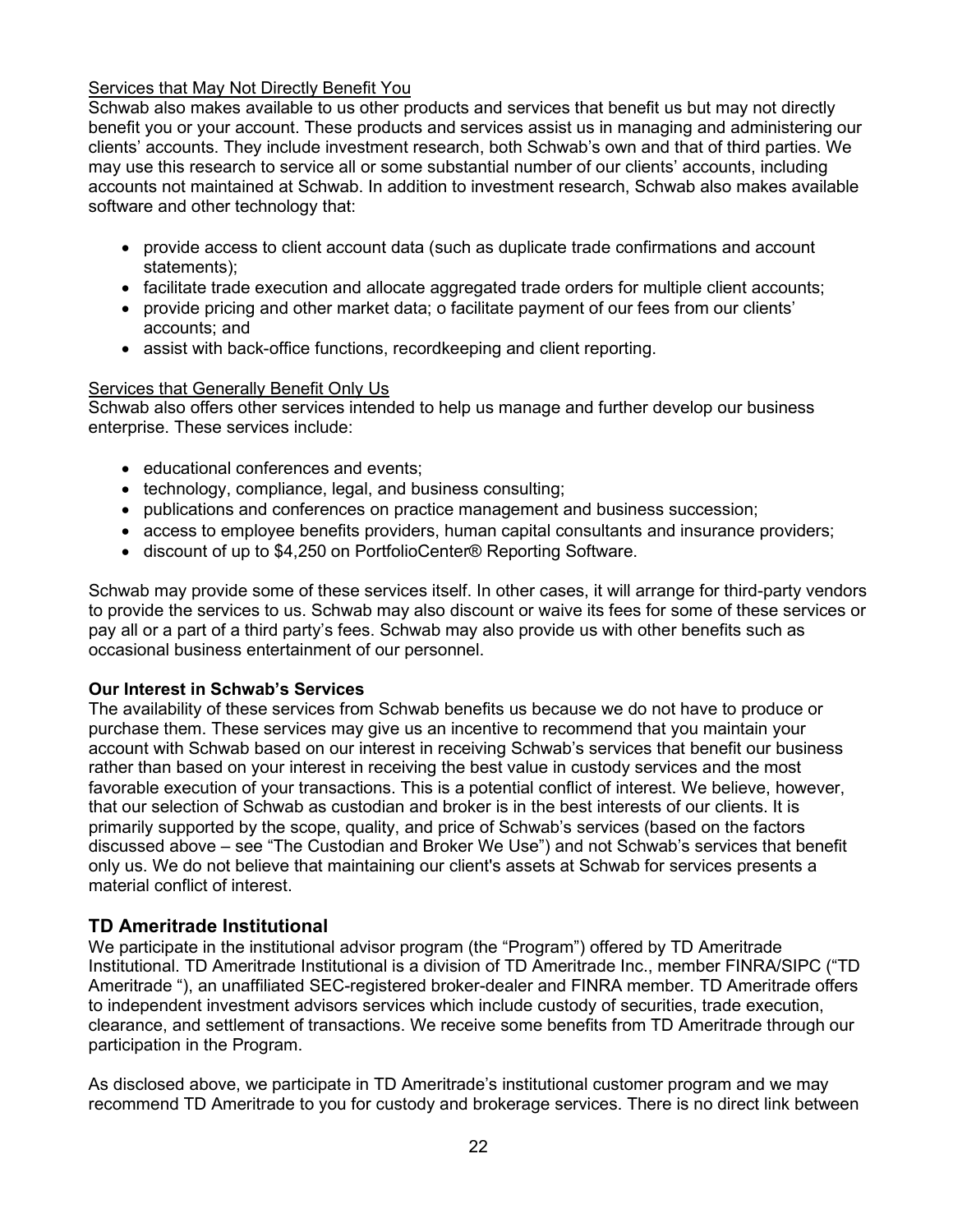our participation in the Program and the investment advice we give you, although we receive economic benefits through our participation in the Program that are typically not available to TD Ameritrade retail investors. These benefits include the following products and services (provided without cost or at a discount): receipt of duplicate Client statements and confirmations; research related products and tools; consulting services; access to a trading desk serving our participants; access to block trading (which provides the ability to aggregate securities transactions for execution and then allocate the appropriate shares to your accounts); the ability to have advisory fees deducted directly from your accounts; access to an electronic communications network for order entry and account information; access to mutual funds with no transaction fees and to certain institutional money managers; and discounts on compliance, marketing, research, technology, and practice management products or services provided to us by third party vendors. TD Ameritrade may also have paid for business consulting and professional services received by our related persons. Some of the products and services made available by TD Ameritrade through the Program may benefit us but may not benefit your accounts. These products or services may assist us in managing and administering your accounts, including accounts not maintained at TD Ameritrade. Other services made available by TD Ameritrade are intended to help us manage and further develop our business enterprise. The benefits received by us or our personnel through participation in the Program do not depend on the amount of brokerage transactions directed to TD Ameritrade. As part of our fiduciary duties to you, we always endeavor to put your interests first. You should be aware, however, that the receipt of economic benefits by us or our related persons in and of itself creates a potential conflict of interest and may indirectly influence our choice of TD Ameritrade for custody and brokerage services.

#### **Brokerage for Client Referrals**

We do not receive client referrals from broker-dealers in exchange for cash or other compensation, such as brokerage services or research.

### **Directed Brokerage**

#### **Block Trades**

In some cases, we do not combine multiple orders for shares of the same securities purchased for advisory accounts we manage (the practice of combining multiple orders for shares of the same securities is commonly referred to as "block trading"). Accordingly, you may pay different prices for the same securities transactions than other clients pay. Furthermore, we may not be able to buy and sell the same quantities of securities for you and you may pay higher commissions, fees, and/or transaction costs than other clients.

#### **Mutual Fund Share Classes**

Mutual funds are sold with different share classes, which carry different cost structures. Each available share class is described in the mutual fund's prospectus. When we purchase, or recommend the purchase of, mutual funds for a client, we select the share class that is deemed to be in the client's best interest, taking into consideration cost, tax implications, and other factors. When the fund is available for purchase at net asset value, we will purchase, or recommend the purchase of, the fund at net asset value. We also review the mutual funds held in accounts that come under our management to determine whether a more beneficial share class is available, considering cost, tax implications, and the impact of contingent deferred sales charges.

### <span id="page-22-0"></span>**Item 13 Review of Accounts**

For those clients to whom WCG Wealth Advisors, LLC provides investment supervisory services, account reviews are conducted on an ongoing basis by Sonja Wall, the Chief Compliance Officer. All investment supervisory clients are advised that it remains their responsibility to advise WCG Wealth Advisors, LLC of any changes in their investment objectives and/or financial situation. All clients (in person or via telephone) are encouraged to review financial planning issues (to the extent applicable), investment objectives and account performance with their IAR on an annual basis.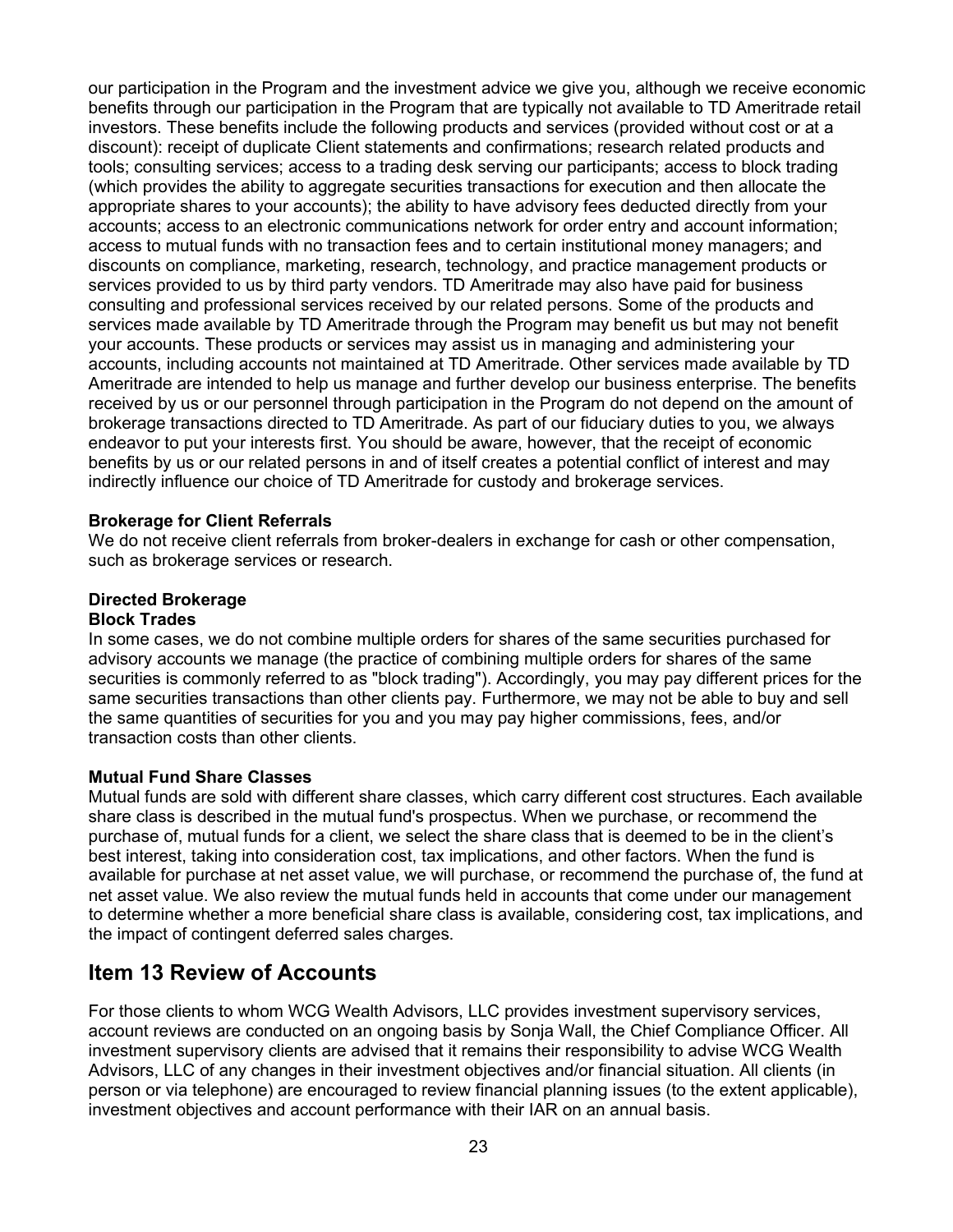Sonja Wall, the Chief Compliance Officer, may also conduct account reviews based on the occurrence of a triggering event, such as a change in client investment objectives and/or financial situation, market corrections and by client request.

Clients are provided, at least quarterly, with written transaction confirmation notices and regular written summary account statements directly from the broker-dealer/custodian and/or program sponsor for the client accounts. WCG Wealth Advisors, LLC may also provide a written periodic report summarizing account activity and performance.

## <span id="page-23-0"></span>**Item 14 Client Referrals and Other Compensation**

WCG Wealth Advisors, LLC receives an economic benefit from LPL Financial in reimbursement for marketing related expenses. Please see detailed discussion of the categories of marketing related expenses and potential conflicts of interest in Item 12 Brokerage Practices.

WCG Wealth Advisors, LLC and employees may receive additional compensation from product sponsors. However, such compensation may not be tied to the sales of any products. Compensation may include such items as gifts valued at less than \$100 annually, an occasional dinner or ticket to a sporting event, or reimbursement in connection with educational meetings with their IAR, client workshops or events, marketing events or advertising initiatives, including services for identifying prospective clients. Product sponsors may also pay for, or reimburse WCG Wealth Advisors, LLC for the costs associated with, education or training events that may be attended by WCG Wealth Advisors, LLC employees and IAR's, and for WCG Wealth Advisors, LLC sponsored conferences and events. WCG Wealth Advisors, LLC has agreements in place to pay solicitors a portion of advisory fees. WCG Wealth Advisors, LLC does not directly or indirectly compensate any person who is not a supervised person for client referrals.

There are no other economic benefits provided by someone who is not a client for providing investment advice.

WCG Wealth Advisors, LLC may receive referral fees from other third-party managers when we refer clients. Thus, we have a conflict of interest in our decision to recommend a third-party manager that pays WCG Wealth Advisors, LLC a referral fee. At all times, WCG Wealth Advisors, LLC will act in the best interest of the client when recommending a third-party manager.

When a client is referred to a third-party manager by us, we will provide the client with a copy of the third-party managers Form ADV Part 2 Disclosure Brochure, if the firm is an unaffiliated registered investment adviser firm, as required by the Investment Advisers Act of 1940.

The referral agreements between WCG Wealth Advisors, LLC and any third-party manager we refer client to will not result in any charges to clients in addition to the normal level of advisory fees charged.

### **TD Ameritrade Institutional Customer Program**

As disclosed above under *Item 12 Brokerage Practices*, we participate in TD Ameritrade's Institutional Customer Program ("Institutional Program") and we may recommend TD Ameritrade to clients for custodial and brokerage services. There is no direct link between our participation in the program and the investment advice we give to our clients, although we receive economic benefits through our participation in the program that are typically not available to TD Ameritrade retail investors. These benefits include the following products and services (provided without cost or at a discount): receipt of duplicate client statements and confirmations; research related products and tools; consulting services; access to a trading desk serving adviser participants; access to block trading (which provides the ability to aggregate securities transactions for execution and then allocate the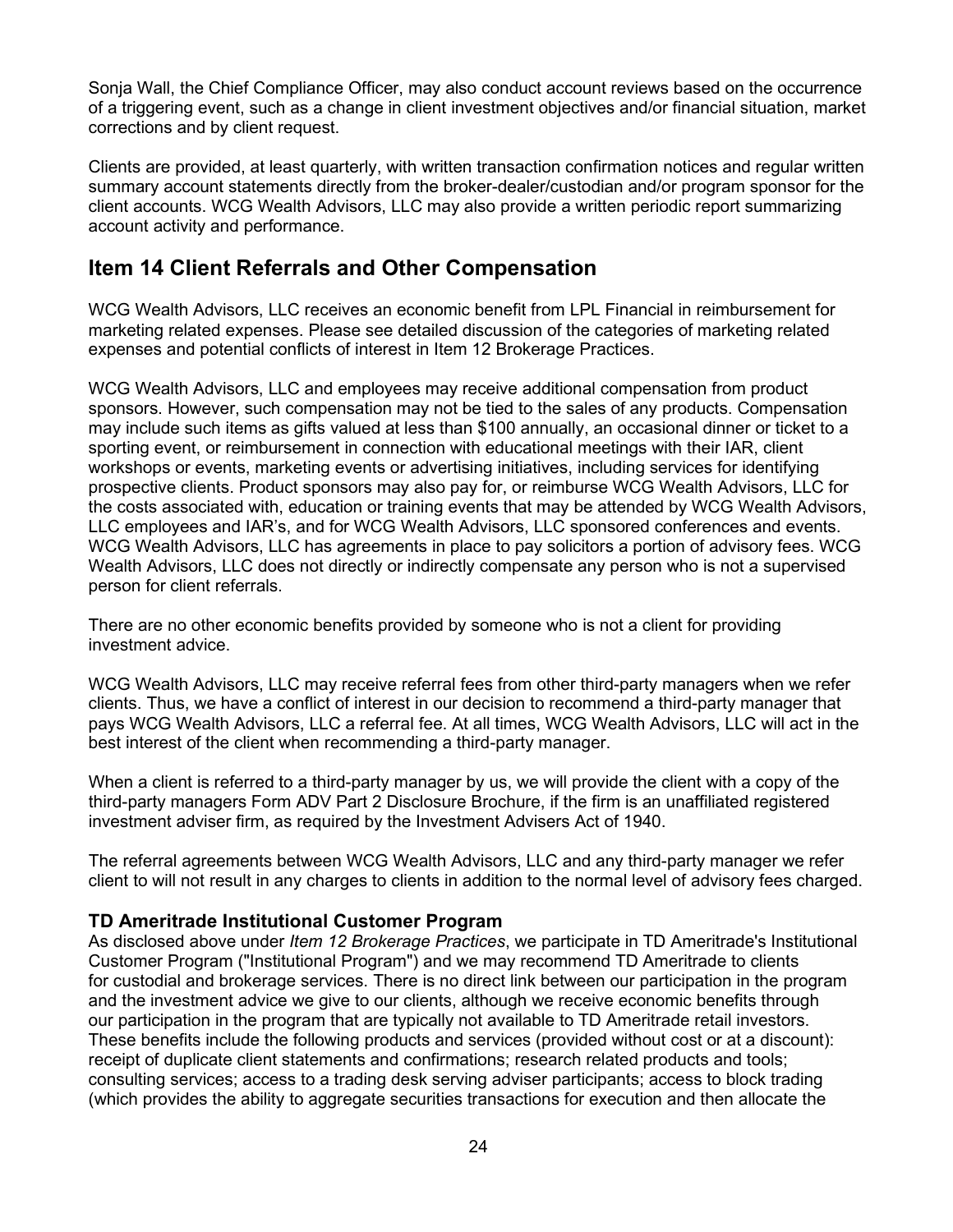appropriate shares to client accounts); the ability to have advisory fees deducted directly from client accounts; access to an electronic communications network for client order entry and account information; access to mutual funds with no transaction fees and to certain institutional money managers; and discounts on compliance, marketing, research, technology, and practice management products or services provided to our firm by third party vendors. TD Ameritrade may also have paid for business consulting and professional services received by our associated persons. Some of the products and services made available by TD Ameritrade through the program may benefit our firm but may not benefit our Client accounts. These products or services may assist us in managing and administering Client accounts, including accounts not maintained at TD Ameritrade. Other services made available by TD Ameritrade are intended to help us manage and further develop our business enterprise. The benefits received by our Firm or our associated persons through participation in the program do not depend on the amount of brokerage transactions directed to TD Ameritrade. As part of our fiduciary duties to our clients, we always endeavor to put the interests of our clients first. Clients should be aware, however, that the receipt of economic benefits by our firm or our associated persons in and of themselves creates a potential conflict of interest and may indirectly influence our choice of TD Ameritrade for custody and brokerage services.

Advisor also receives from TD Ameritrade certain additional economic benefits ("Additional Services") that may or may not be offered to any other independent investment Advisors participating in the program. Specifically, the Additional Services include Orion, TD Ameritrade provides the Additional Services to the Firm in its sole discretion and at its own expense, and Advisor does not pay any fees to TD Ameritrade for the Additional Services. The Firm and TD Ameritrade have entered into a separate agreement ("Additional Services Addendum") to govern the terms of the provision of the Additional Services.

The Firm's receipt of Additional Services raises potential conflicts of interest. In providing Additional Services to Firm, TD Ameritrade most likely considers the amount and profitability to TD Ameritrade of the assets in, and trades placed for, Advisor's Client accounts maintained with TD Ameritrade. TD Ameritrade has the right to terminate the Additional Services Addendum with Firm, in its sole discretion, provided certain conditions are met. Consequently, in order to continue to obtain the Additional Services from TD Ameritrade, Advisor may have an incentive to recommend to its Clients that the assets under management by Firm be held in custody with TD Ameritrade and to place transactions for the Client accounts with TD Ameritrade. The Firm's receipt of Additional Services does not diminish its duty to act in the best interests of its Clients, including to seek best execution of trades for Client accounts.

### **Charles Schwab & Co., Inc. - Institutional**

In addition, we receive an economic benefit from Schwab in the form of the support products and services it makes available to us and other independent investment advisors whose clients maintain their accounts at Schwab. These products and services, how they benefit us, and the related conflicts of interest are described above (see *Item 12 - Brokerage Practices*). The availability to us of Schwab's products and services is not based on us giving particular investment advice, such as buying particular securities for our clients.

As disclosed under the *Fees and Compensation* section in this brochure, persons providing investment advice on behalf of our firm are licensed insurance agents. For information on the conflicts of interest this presents, and how we address these conflicts, refer to the *Fees and Compensation* section.

We do not receive any compensation from any third party in connection with providing investment advice to you nor do we compensate any individual or firm for client referrals.

Refer to the *Brokerage Practices* section above for disclosures on research and other benefits we may receive resulting from our relationship with your account custodian.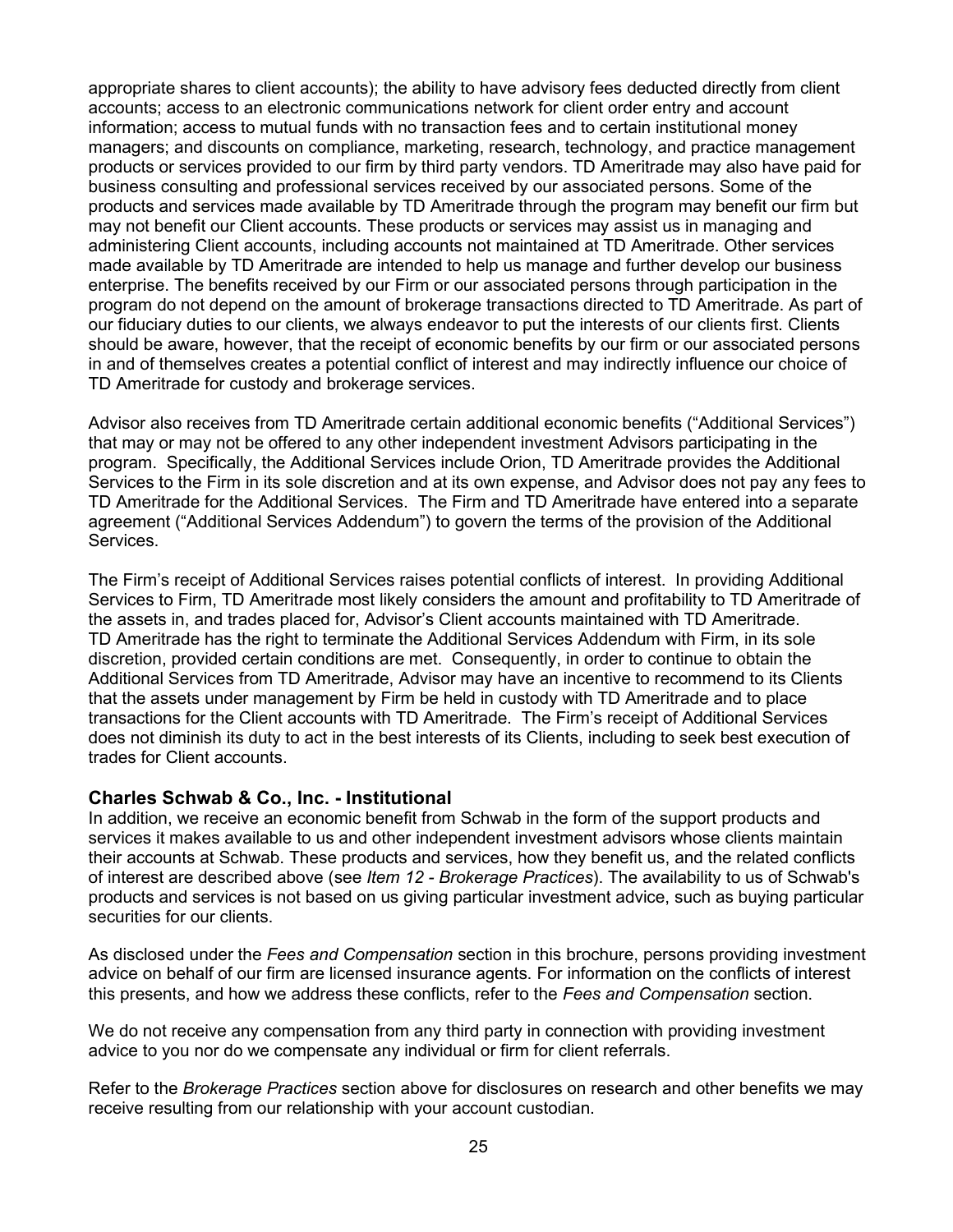# <span id="page-25-0"></span>**Item 15 Custody**

As paying agent for our firm, your independent custodian will directly debit your account(s) for the payment of our advisory fees. This ability to deduct our advisory fees from your accounts causes our firm to exercise limited custody over your funds or securities. WCG Wealth Advisors, LLC does not have physical custody of any of your funds and/or securities. Your funds and securities will be held with a bank, broker-dealer, or other qualified custodian. You will receive account statements from the qualified custodian(s) holding your funds and securities at least quarterly. The account statements from your custodian(s) will indicate the amount of our advisory fees deducted from your account(s) each billing period. You should carefully review account statements for accuracy.

WCG Wealth Advisors, LLC urges you to carefully review the statements provided by the custodian and compare such official custodial records to the account statements that may be provided by WCG Wealth Advisors, LLC.

# <span id="page-25-1"></span>**Item 16 Investment Discretion**

The client can determine to engage WCG Wealth Advisors, LLC to provide investment advisory services on a discretionary basis. Prior to WCG Wealth Advisors, LLC assuming discretionary authority over a client's account, the client shall be required to execute an Investment Advisory Agreement, naming WCG Wealth Advisors, LLC as the client's attorney and agent in fact, granting WCG Wealth Advisors, LLC full authority to buy, sell, or otherwise effect investment transactions involving the assets in the client's name found in the discretionary account.

Accounts that utilize third-party money managers may be managed on a discretionary or nondiscretionary basis. For non-discretionary accounts, WCG Wealth Advisors, LLC will discuss the investments to be purchased or sold for the client's account(s) and will obtain client approval before any changes are made, while staying within the parameter of the Investment Policy Statement mutually agreed upon by the client and WCG Wealth Advisors, LLC.

### <span id="page-25-2"></span>**Item 17 Voting Client Securities**

WCG Wealth Advisors, LLC does not vote client proxies, however, third party money managers selected or recommended by our firm may vote proxies for clients. Clients will otherwise receive their proxies or other solicitations directly from their custodian. Clients may contact WCG Wealth Advisors, LLC at (702) 263-1919 to discuss any questions they may have with a solicitation.

### <span id="page-25-3"></span>**Item 18 Financial Information**

WCG Wealth Advisors, LLC does not require or solicit prepayment of more than \$1,200 in fees per client, six months or more in advance.

There are no financial conditions that are reasonably likely to impair the firm's ability to meet contractual commitments to clients. At no time has WCG Wealth Advisors, LLC been the subject of a bankruptcy petition.

### <span id="page-25-4"></span>**Item 19 Additional Information**

In the event a trading error occurs in your account, our policy is to restore your account to the position it should have been in had the trading error not occurred. Depending on the circumstances, corrective actions may include canceling the trade, adjusting an allocation, and/or reimbursing the account.